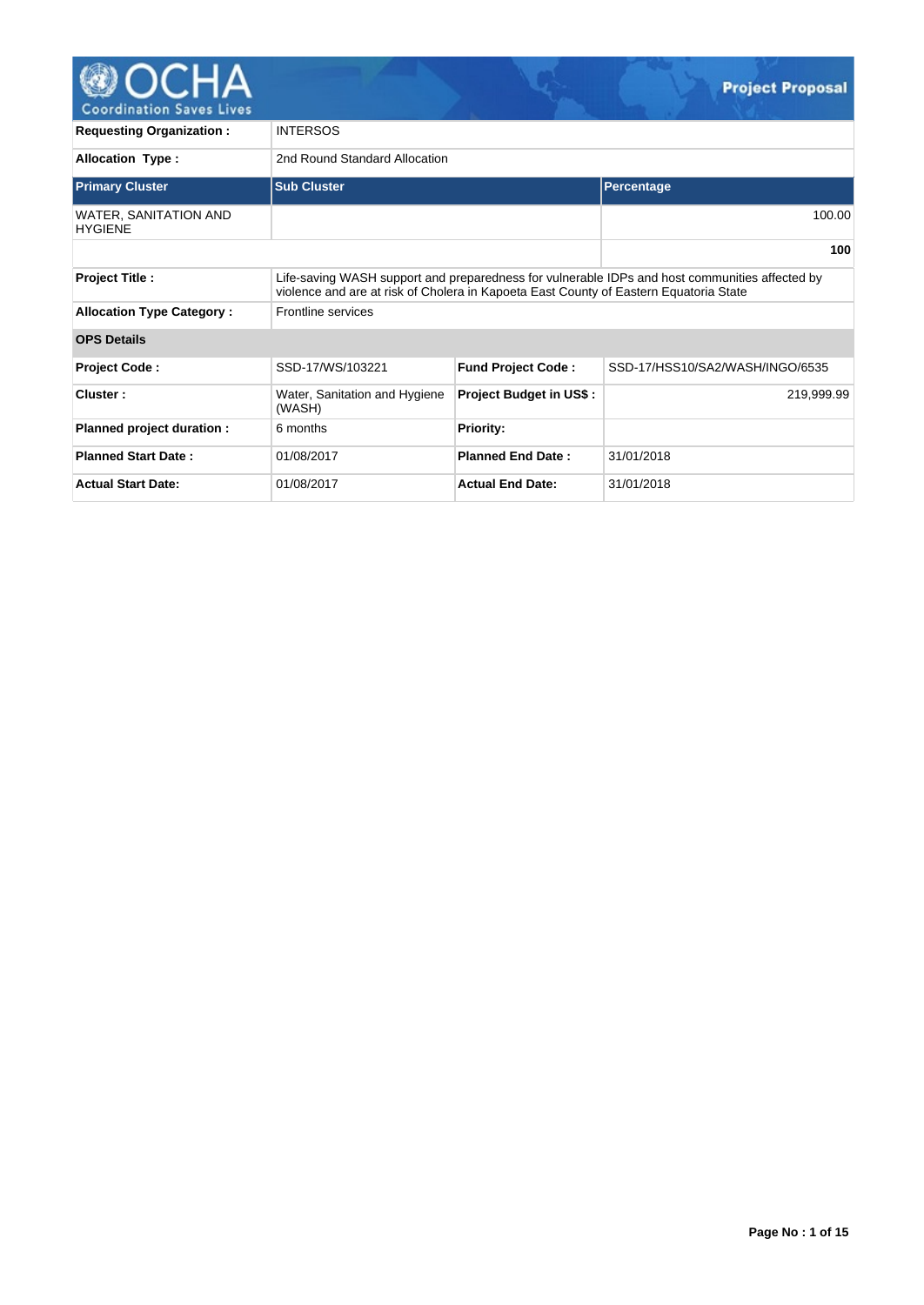| <b>Project Summary:</b> | INTERSOS will provide lifesaving WASH support in response to the specific needs of IDPs, Host<br>Communities, children, women and vulnerable groups in Kapoeta East county of Eastern Equatoria<br>State who are affected by recent violence and are at risk of cholera.                                                                                                                                                                                                                                                                                                                                                                                                                                                                                                                                                              |
|-------------------------|---------------------------------------------------------------------------------------------------------------------------------------------------------------------------------------------------------------------------------------------------------------------------------------------------------------------------------------------------------------------------------------------------------------------------------------------------------------------------------------------------------------------------------------------------------------------------------------------------------------------------------------------------------------------------------------------------------------------------------------------------------------------------------------------------------------------------------------|
|                         | INTERSOS will carefully consider the specific needs, concerns and priorities of women and girls, men<br>and boys of different ages and disparities such as disabilities in its response, incorporating protection<br>principles during implementation.                                                                                                                                                                                                                                                                                                                                                                                                                                                                                                                                                                                |
|                         | INTERSOS will cover Kapoeta East county mainly focus on corridor between Narus to Kuron payams<br>uncovered by existing partners. Following a triangulating security and access-related information<br>available in Kapoeta and Torit (consultation with IOM and INTERSOS team based as SFP for S/NFIs<br>Cluster) INTERSOS is confident that the proposed locations are accessible for assistance, and<br>therefore lifesaving WASH intervention can be achieved.                                                                                                                                                                                                                                                                                                                                                                    |
|                         | Considering additional needs and large rural areas in Kapoeta East, NTERSOS, in consultation with<br>IOM (Focal Point for cholera response Kapoetas) has identified Narus and Kuron as uncovered by<br>current partners and cholera cases from these locations have been continuously reported.                                                                                                                                                                                                                                                                                                                                                                                                                                                                                                                                       |
|                         | At the moment Kapoeta East county needs more grants and SSHF funding is crucial for further delivery<br>of WASH services to fill the gap and to expand lifesaving WASH activities amid large number of<br>reported cholera cases and dire WASH needs as revealed by Cholera focal point team.                                                                                                                                                                                                                                                                                                                                                                                                                                                                                                                                         |
|                         | INTERSOS will maintain flexibility to change target locations, in case of cholera outbreaks or any<br>developments in security situation and/or access constraints.                                                                                                                                                                                                                                                                                                                                                                                                                                                                                                                                                                                                                                                                   |
|                         | Considering WASH Cluster's recommendations and feasibility, INTERSOS will ensure usage of the<br>following lifesaving WASH activities as an integrated WASH package to respond cholera and New<br>displacement to meet WASH needs including:                                                                                                                                                                                                                                                                                                                                                                                                                                                                                                                                                                                          |
|                         | Water Supply: Water supply will include borehole rehabilitation/repair, hand pump mechanics training<br>and establishment of Water Sources management committees for the rehabilitated/ repaired water<br>sources with availability of basic spares.                                                                                                                                                                                                                                                                                                                                                                                                                                                                                                                                                                                  |
|                         | Sanitation: Sanitation services will include construction and repair of emergency latrines in communities<br>as well as at CTCs, CTUs and ORPs. WASH committees will be engaged for maintenance and usage of<br>latrines. INTERSOS, in consultation with health partners, will also facilitate target CTCs for the Infection<br>Prevention Control support and provide technical WASH services.                                                                                                                                                                                                                                                                                                                                                                                                                                       |
|                         | WASH NFIs distribution: provision of WASH NFIs (aqua tabs/PUR, soaps, Jerry cans, buckets, MHM<br>kits) for vulnerable groups affected by the conflict and risk of cholera                                                                                                                                                                                                                                                                                                                                                                                                                                                                                                                                                                                                                                                            |
|                         | <b>Hygiene Promotion:</b><br>Focusing on areas with active transmission of cholera, INTERSOS will work closely with community<br>hygiene promoters to organize sessions on hygiene promotion, such as usage of house hold water<br>treatment, hand washing and prevention of diarrheal diseases with special focus on prevention of<br>WASH-born disease. Hygiene promotion activities will continue with more focus on promotional and<br>demonstration activities like latrine use and maintenance, safe water chain, households' visits.<br>IINTERSOS will target communities living in in areas affected by Cholera and are at risk of WASH<br>related epidemics. In addition, key local leaders (heads of village, traditional leaders) will be encouraged<br>to participate to the sessions and help mobilizing the population. |
|                         | School WASH activities to support school feeding programs: INTERSOS, while providing technical<br>support to education partners, will also support existing school feeding programs being implemented in<br>proposed areas by forming and training of school WASH and Nutrition clubs, conducting awareness<br>sessions through child2child approach to spread hygiene messages and provide technical assistance.                                                                                                                                                                                                                                                                                                                                                                                                                     |

## **Direct beneficiaries :**

| Men   | Women | <b>Boys</b> | <b>Girls</b> | Total  |
|-------|-------|-------------|--------------|--------|
| 4,023 | 5,238 | 4,339       | 4,710        | 18,310 |

## **Other Beneficiaries :**

| <b>Beneficiary name</b>      | Men.  | <b>Women</b> | <b>Boys</b> | <b>Girls</b> | <b>Total</b> |
|------------------------------|-------|--------------|-------------|--------------|--------------|
| Children under 5             | 0     |              | 1.043       | 1.236        | 2,279        |
| Internally Displaced People  | 1,071 | 1,288        | 788         | 836          | 3,983        |
| People in Host Communities   | 2,952 | 3,625        | 2,508       | 2,638        | 11,723       |
| Pregnant and Lactating Women | 0     | 325          |             |              | 325          |
|                              |       |              |             |              |              |

## **Indirect Beneficiaries :**

4,175 individuals; 1,121 men, 1,550 women and 1,504 children will be supported as indirect beneficiaries from awareness campaign and WASH NFIs distribution

## **Catchment Population:**

Approximately 8,300 individuals in catchment areas in Kahoto areas.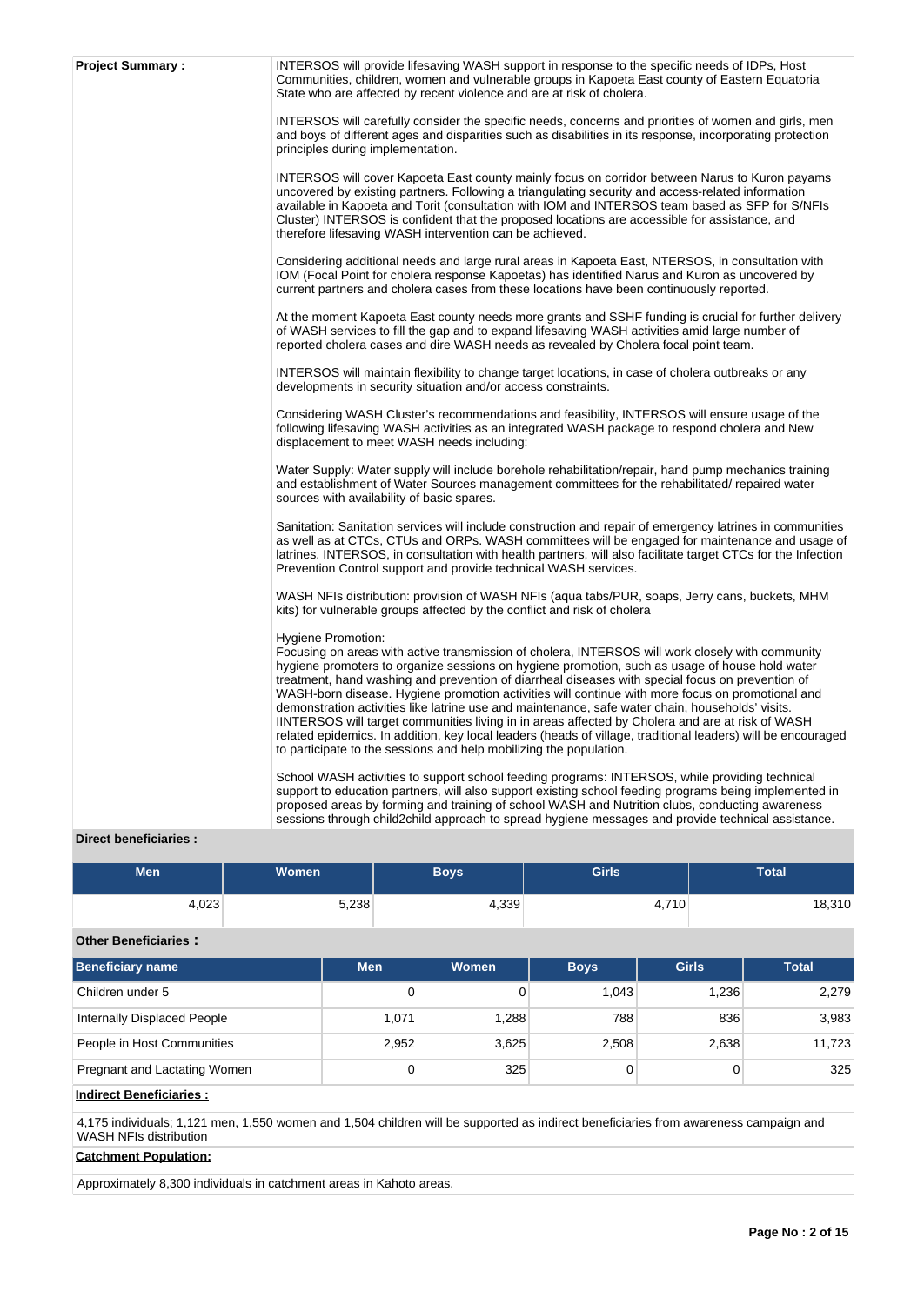## **Link with allocation strategy :**

This project will directly address emergent lifesaving WASH needs in Kapoeta East county (Narus and Kuron) of Eastern Equatoria State. This project aligns with the HRP 2017 Strategic Objective 1 (save lives and alleviate the suffering of those most in need of assistance and protection), and Cluster Objective 1 (sustain access to water, sanitation and hygiene promotion services for vulnerable population affected by conflict, disease outbreaks, acute malnutrition and floods).

It also aligns with Strategic Objective 3 (support-at-risk communities to sustain their capacity to cope with significant threats) and Cluster Objective 2 (re-establish and improve access to water, sanitation and hygiene promotion services for the vulnerable population affected by conflict, disease outbreak, acute malnutrition and floods) and Cluster Objective 3 (enhance emergency WASH capacities of local communities, authorities and partners). The proposed project also meets Cluster's priority activities (WASH interventions to address Cholera outbreaks and WASH services using integrate pack of activities to meet WASH needs of displaced population).

Proposed activities align with WASH Clusters Response Strategy focus areas such as using WASH integrated pack as an effective approach to respond Cholera outbreaks and WASH needs of IDPs and host communities.

This project also fits with the aim of mainstreaming protection. INTERSOS is implementing its GBV project in Eastern Equatoria State and carrying out activities in GBV prevention and response which will also cover beneficiaries of proposed project.

INTERSOS will focus on activities such as repair of hand pumps with placing support mechanism for operations and maintenance. Moreover, an integrated package will be executed by providing sanitation response, hygiene promotion, and WASH NFI distribution in communities as well focus on CTCs/ CTUs/ ORPs and schools by providing technical support to health and education partners on ground. From feasibility point of view, INTERSOS avoid activities (such as motorization of well), which may take time and are costlier, and limit to activities that can be completed within the project period and which can have a consistent impact on beneficiaries' lives. Also, INTERSOS will promote collaboration and synergies the proposed activities with education and health programs by supporting existing school feeding programs and ensuring Infection Prevention Control at proposed locations as per comment in the Strategic paper.

INTERSOS also incorporated recommendations provided by the Cluster as well and in terms of geographic coverage, INTERSOS will meet the Cluster's priority locations and 2017 HRP priorities by focusing on assistance in Kapoeta East county (Narus to Kuron) areas of Eastern Equatoria State

#### **Sub-Grants to Implementing Partners :**

| <b>Partner Name</b> | <b>Partner Type</b> | <b>Budget in US\$</b> |
|---------------------|---------------------|-----------------------|
|                     |                     |                       |

**Other funding secured for the same project (to date) :**

|                           | <b>Other Funding Source</b> | <b>Other Funding Amount</b> |  |              |  |  |  |  |  |
|---------------------------|-----------------------------|-----------------------------|--|--------------|--|--|--|--|--|
|                           |                             |                             |  |              |  |  |  |  |  |
| Organization focal point: |                             |                             |  |              |  |  |  |  |  |
| <b>Name</b>               | <b>Title</b>                | <b>Email</b>                |  | Phone        |  |  |  |  |  |
| Veronica Thomassesay      | <b>Head of Mission</b>      | south.sudan@intersos.org    |  | 211923133819 |  |  |  |  |  |
| Waseem Solangi            | SNFIs/WASH Coordinator      | nfiswash.ross@intersos.org  |  | 211915144701 |  |  |  |  |  |

#### **BACKGROUND**

**1. Humanitarian context analysis**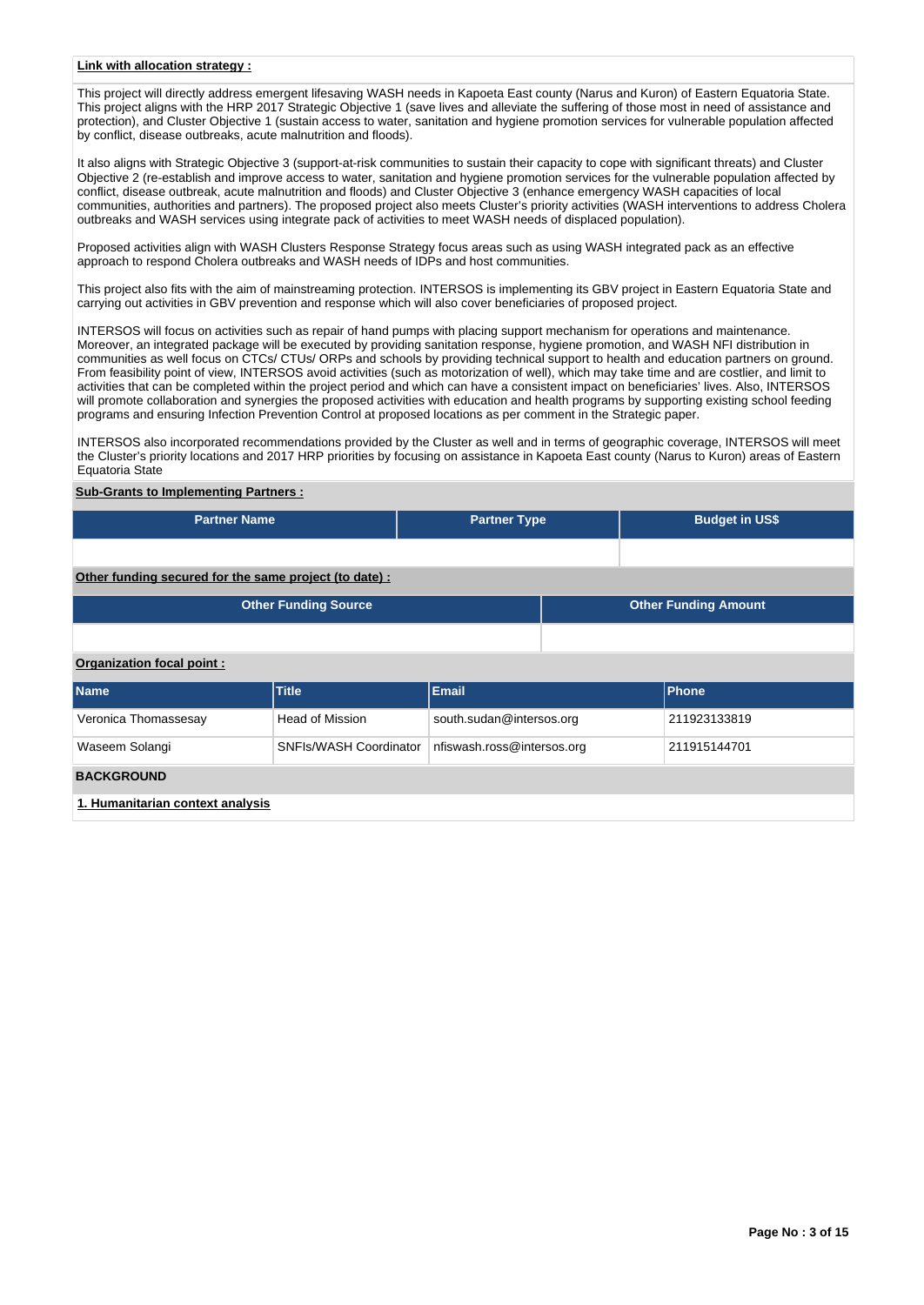Fighting and large-scale offensive since beginning of 2017 as well as the consequences of July 2016 crises continue to affect people in several areas of the South Sudan leading to further inevitable large scale displacements. Military clashes resulting from the current situation and cholera outbreaks have created urgent needs of life saving WASH across the country as well as need to prevent, prepare, increase awareness and responds the Cholera and other disease outbreak.

Renewed fighting has caused thousands of people to flee from multiple locations of South Sudan into neighboring Uganda, amidst concerns that clashes may spread to additional areas. UN Refugee Agency (UNHCR), reports the large number of civilians have fled to neighboring countries, more than 400,000 South Sudanese, nearly 90 per cent of them women and children, have fled to Sudan since the outbreak of civil war (OCHA Humanitarian Bulletin, June 2017).

In Greater Equatoria, some of South Sudan's most productive greenbelt counties- including Yei, Lainya, Morobo, Kajo Keji and Magwi are facing Crisis (IPC Phase 3) and Emergency (IPC Phase 4) level of food security (OCHA Humanitarian Bulletin, June 2017) driven largely by armed conflict also causing displacement.

Moreover, one year on from declaration of the cholera outbreak in South Sudan, new cases continue to be reported in various parts of the country. Most recently in Ayod, Fashoda, Kapoeta East, Kapoeta North, Kapoeta South, Nyirol, Uror, Renk, Tonj East, Yirol East and Yirol West counties, and the Juba POC. Suspected cases have also been reported in Doro refugee camp, Maabn County, and in Akobo County.

Cumulatively, 11,700 cholera cases including 194 deaths (Case Fatality Rate CFR 1.6 per cent) were reported in 24 counties in South Sudan from 18 June to 27 June 2017 (WHO-MoH Integrated Disease Surveillance and Response-IDSR report, June 2017).

The number of cholera deaths is being verified, and the number of cumulative deaths and CFR is likely to increase. Children and teenagers have been most affected by the outbreak, constituting about 51% of the cases, while women and girls constitute 52% of cases (OCHA Humanitarian Bulletin 2017).

A part from armed clashes, accessibility challenges and displacement, Eastern Equatoria State is currently experiencing one of the most protracted widespread cholera outbreaks, significant surge in cholera cases in Kapoeta where 405 cases were reported between 5 and 10 June (UNICEF South Sudan Cholera Situation Report 26th June, 2017) projected worsen as rainy season progress.

Large number of the new and protracted IDPs, Returnees and Host Communities directly affected by the clashes/insecurity are reported. who are moving to remote areas and experiencing serious lack of basic services and supplies in Magwi county and surrounding areas.

There is high need of static presence response as modality for sustainability and enhancing capacity of communities to deal with cholera outbreak and WASH emergencies. INTERSOS has huge experience of implementing such project and currently implementing two WASH projects.

INTERSOS has been serving as SNFIs State Focal Point for the Cluster in Eastern Equatoria State since June 2016 to date, as well as implementing GBV project in Eastern Equatoria State funded UNFPA which has provided sufficient experience and deep understanding of context with best practices and lessons learnt on "how to work in these areas".Hence as one of most experienced organization in South Sudan, INTERSOS intends to provide lifesaving WASH services to IDPs and host communities in Kapoeta East county (Narus to Kuron) of Eastern Equatoria State affected by recent cholera outbreak and violence.

## **2. Needs assessment**

INTERSOS considers, as elaborated below, there is high WASH needs to be be responded by humanitarian agencies, in wide part of the Eastern Equatoria State particularly in Kapoetas.

Since beginning of 2017, as above, humanitarian context has been drastically changed. Humanitarian needs also changed significantly, with emergency of new needs to support people affected by cholera and displacement in Greater Equatoria.

The humanitarian situation in Kapoetas is currently classified as critical situation, recent resurgence of cholera in the Kapoeta East constitutes cause for great concern, lack of access to safe water and sanitation has exacerbated the risk. Critical lack of health, food access, nutrition and WASH services may contribute high levels of morbidity and mortality if not responded rapidly. Reports from partners indicated that the few number of functioning boreholes could not cover the water needs of the community and large number of the people could not have access to safe water and adequate sanitation and hygiene.

In Kapoeta East county, WASH services (such as, repair/ rehabilitation of boreholes, emergency latrines, hygiene promotion, technical support to health and education partners –strengthening infection prevention control in CTCs) is necessary in respond to recent cholera outbreak and widespread displacements caused by the conflict.

There is high need of integrated and comprehensive WASH approach that entails surveillance, safe drinking water, sanitation and hygiene promotion, through static presence response as modality for sustainability and enhancing capacity of communities on WASH emergencies.

INTERSOS has huge experience of implementing such project. INTERSOS since 2009, is successfully partnering UNICEF funded WASH project in Western Equatoria State as well as implementing WASH project in Eastern Equatoria State.

INTERSOS has been serving as SNFIs State Focal Point for the Cluster in Eastern Equatoria State since June 2016, this has provided sufficient experience and deep understanding of Eastern Equatoria context with best practices and lessons learnt on "how to work in these areas". INTERSOS has also participated in IRNA and conducted own WASH need assessments in greater Ikowotos which is neighboring to Kapoetas.

As described in 'Link with allocation strategy', INTERSOS is best positioned to mainstream gender and protection into WASH programs in Eastern Equatoria State, because of the experience it has gained over the past 10 years working in the protection sector in different areas of South Sudan.

Hence as one of most experienced WASH organization in South Sudan, INTERSOS intends to provide lifesaving WASH services to cholera affected host communities, IDPs and returnees and support to CTCs in Kapoeta East county (Narus to Kuron payams) of Eastern Equatoria **State** 

#### **3. Description Of Beneficiaries**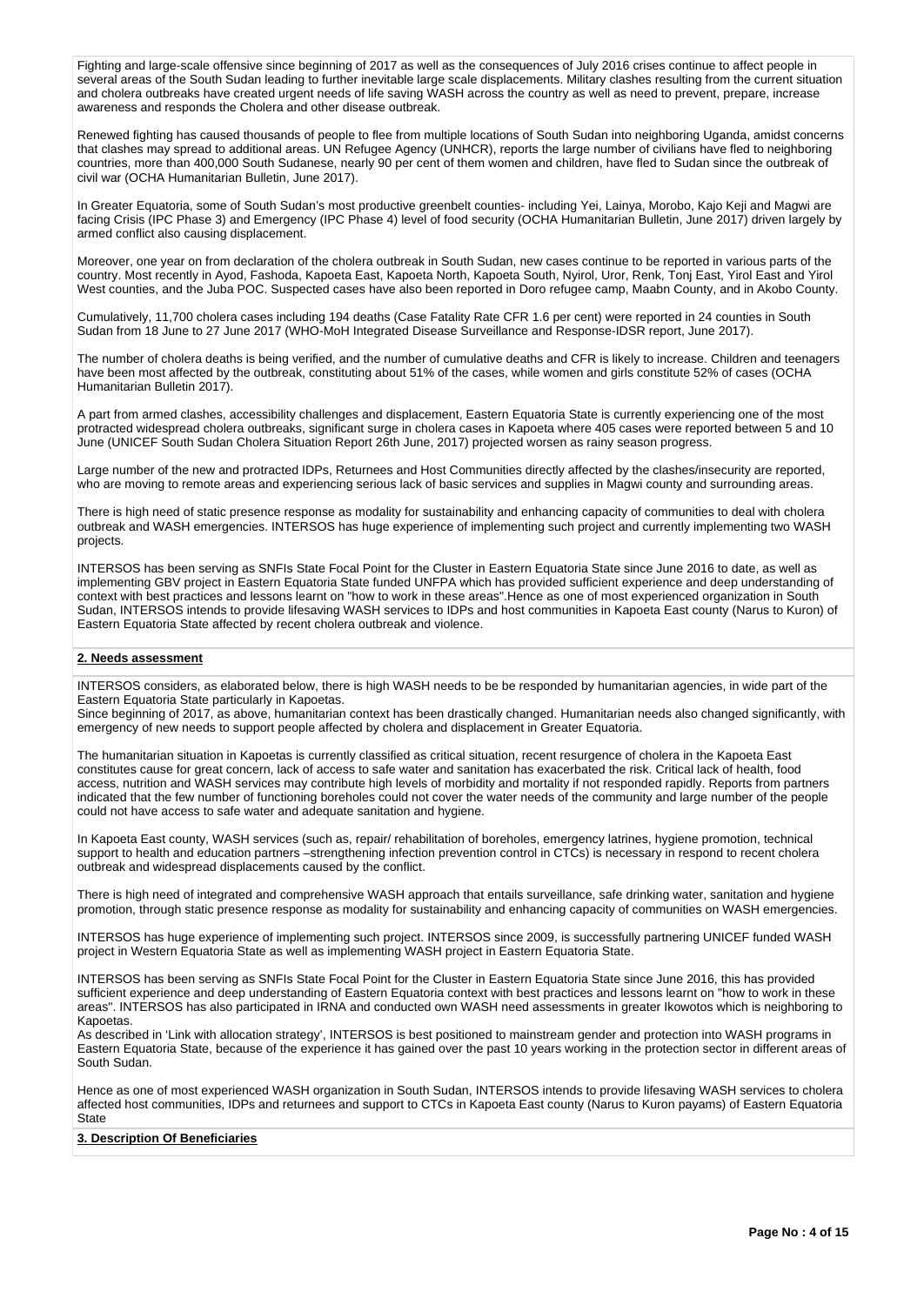The project shall target population of Kapoeta East (Narus and Kuron) county of Eastern Equatoria State. In most of the villages the populations comprise IDPs and host communities (who received IDPs and are now sharing resources which had been already not enough, even before the displacement).

Total number of beneficiaries are 18,310 individuals, which breakdown are borehole rehabilitation and repair 8,000 (activity 1.1.1 and activity 1.1.2), WASH NFIs 500 (activity 1.1.5), Hygiene promotion and awareness 18,310 (activity 2.1.2), Radio Campaign 65,00 (activity 2.1.4), emergency latrines 500 (Activity 2.1.5), support school WASH (nutrition feeding program) children 500 (Activity 2.1.6). All other beneficiaries (such as, Water User Committees and Hand Pump Mechanics who will be trained) are included to one of those beneficiaries.

WASH NFIs will also focus on:

- Families of Cholera affected persons, SAM/ MAM children parents' households with poor WASH status;

- Unaccompanied elders and minors;

- Sensitive groups such as persons with disabilities, people living with HIV/AIDS, chronic diseases, pregnant and lactating women.

Information from Kapoeta East (with consultation of IOM as focal point) and triangulating security and access-related information available in Torit (where INTERSOS is implementing SNFIs project and based as State Focal Point) INTERSOS is confident that Kapoeta East (Narus and Kuron) is accessible as of July 10, and therefore its WASH intervention can be smoothly implemented.

INTERSOS will target the most affected payams such as Narus, Kuron and other areas uncovered by current partners, while INTERSOS maintains flexibility to change the payams, in case of any change in security situation, cholera outbreaks and access constraints.

#### **4. Grant Request Justification**

INTERSOS is an experienced and expert in sector of WASH in South Sudan. INTERSOS is providing life-saving humanitarian support for WASH for last 8 years. Proposed Kapoetas East (Narus and Kuron) county is accessible to INTERSOS team based on recent consultation with IOM (focal point for cholera response in Kapoeas and INTERSOS presence in Torit implementing SSHF SA1 SNFIs project and lead role as State Focal Point).

INTERSOS implements WASH activities in greater Equatorias, in Eastern Equatoria State funded under SSHF SA1 and Western Equatoria State funded by UNICEF.

Humanitarian situation in and around proposed payams of Kapoeta East is currently classified as critical as new cholera cases continue to be reported. Basis on consultation with IOM WASH in Juba and Kapoeta on 10th June 2017, Kapoeta East East (Narus and Kuron) particularly are uncovered by current partners and cholera cases have been received from these payams.

At the moment Kapoeta East county needs more grants and SSHF funding is crucial for further delivery of WASH services, fill gap and to expand activities amid dire WASH needs revealed by IOM and other partners.

INTERSOS is an active WASH Cluster member and already active in EES implementing WASH project in Magwi county as well as conducted WASH assessments in Ikotos, Geria and Kidepo counties. INTERSOS led WASH sector in greater Ikwotos for Inter-Agency Rapid Assessment took place in February 2017. INTERSOS is also State Focal Point for WASH Cluster in Western Equatoria State working since 2009 for WASH sector.

Considering INTERSOS's experienced team leaders in WASH program and familiarity with EES, rapid response by providing lifesaving WASH services can be started immediately.

The staff is also very much familiar with political dynamics and cultural sensitivities of area, since most of its staffs are from the state; thus, enable to provide appropriate interventions.

INTERSOS is also certain that it can provide high added value, on basis of following;

(1) Experience in the sector: INTERSOS has been active member of WASH Cluster since 2009;

(2) INTERSOS proposed interventions are in line with WASH Cluster's strategy;

(3) INTERSOS is already present in EES and intends to reinforce and peruse proposed activities during raining season to prevent further development to cholera and other WASH related diseases in Kapoeta East;

(4) Conducting and sharing WASH need assessments;

(5) For last 7 years, INTERSOS has implemented 6 WASH project, 1 in Eastern Equatoria and 5 WASH projects in Western Equatoria State, with total beneficiaries of almost 330,000 throughout the WES;

(6) Experience/ presence in the area: INTERSOS has been working in EES since 2016, and serving as State Focal Point for the SNFIs Cluster, implements WASH project in Magwi county under SSHF SA1 and implementing UNFPA funded GBV project in Magwi county;

(7) INTERSOS with strong WASH sector team, WASH PM, WASH Coordinator and a Regional WASH coordinator to guarantee the quality standardization of the wash interventions.

Enriched experience by its team provided INTERSOS accumulation of lessons-learnt and best practice, which led to successful intervention at each stage.

Regarding the expertise, above experience shows response capacity of INTERSOS, and also its deep understanding of EES context with best practices and lessons learnt on 'how to work in conflict hit area'

#### **5. Complementarity**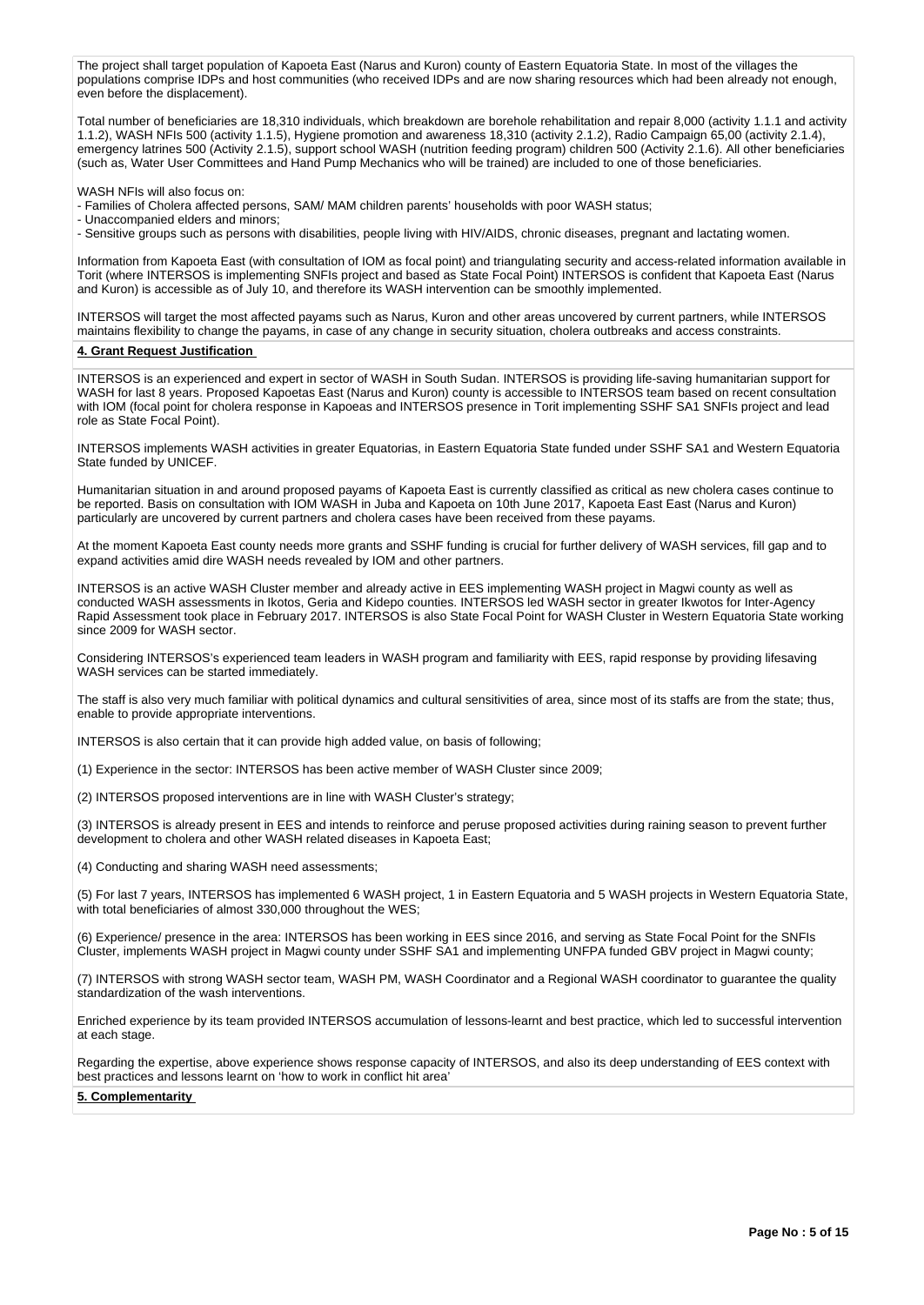The proposed Action will be implemented in an environment that is well known by INTERSOS through previous operations. The proposed project is intended to complement INTERSOS's existing emergency intervention in the area funded mainly by other donors.

Eastern Equatoria State: INTERSOS is implementing its Emergency Shelter, NFIs and GBV response to Eastern Equatoria and further intends to launch protection activities in Kapoetas and Ikwotos.

Moreover, through its privileged coordinating role of State Focal Point for S/NFIs in Torit for EES, INTERSOS managed to build strong relations with the other humanitarian actors, stakeholders and communities present on the ground, allowing thus to guarantee the full complementary of the intervention with those already on-going to maximize the impact of the response. If approved, this project will guarantee coherence with the ongoing response, while strengthening the impact on the whole population of the area targeted by INTERSOS program.

Furthermore, having multiple projects in the same area will allow to execute projects led by staff with different background to ensure the best provision of activities to the populations in need and at the same time to optimize the operational and logistical cost linked to the action.

The proposed project is part of broader program of interventions by INTERSOS in Eastern Equatoria State.

The intervention will address the needs identified in various assessments, hence INTERSOS will be ready to start its operations with trained staff available to transfer skills and competences locally.

In terms of geographic coverage, INTERSOS will meet the 2017 HRP and WASH cluster priorities and will consider focus on assistance in Kapoeta East county of Eastern Equatoria.

## **LOGICAL FRAMEWORK**

#### **Overall project objective**

Provide life-saving WASH intervention to people affected by recent conflict and at risk of cholera

| <b>WATER, SANITATION AND HYGIENE</b>                                                                                                                                                                  |                                                                                                      |                                 |  |  |  |  |  |  |
|-------------------------------------------------------------------------------------------------------------------------------------------------------------------------------------------------------|------------------------------------------------------------------------------------------------------|---------------------------------|--|--|--|--|--|--|
| <b>Cluster objectives</b>                                                                                                                                                                             | Strategic Response Plan (SRP) objectives                                                             | <b>Percentage of activities</b> |  |  |  |  |  |  |
| Sustain access to water, sanitation and<br>hygiene promotion services for vulnerable<br>population affected by conflict, disease<br>outbreaks, acute malnutrition and floods.                         | SO1: Save lives and alleviate the suffering of<br>those most in need of assistance and<br>protection | 60                              |  |  |  |  |  |  |
| Re-establish and improve access to water.<br>sanitation and hygiene promotion services for<br>the vulnerable population affected by conflict,<br>disease outbreaks, acute malnutrition and<br>floods. | SO1: Save lives and alleviate the suffering of<br>those most in need of assistance and<br>protection | 30                              |  |  |  |  |  |  |
| Enhance emergency WASH capacities of<br>local communities, authorities and partners.                                                                                                                  | SO3: Support at-risk communities to sustain<br>their capacity to cope with significant threats       | 10                              |  |  |  |  |  |  |

**Contribution to Cluster/Sector Objectives :** This project will directly address emergent WASH needs in Kapoeta East (Narus and Kuron) of Eastern Equatoria State. This project aligns with the HRP 2017 Strategic Objective 1 (save lives and alleviate the suffering of those most in need of assistance and protection), and Cluster Objective 1 (sustain access to water, sanitation and hygiene promotion services for vulnerable population affected by conflict, disease outbreaks, acute malnutrition and floods).

It also aligns with Strategic Objective 3 (support-at-risk communities to sustain their capacity to cope with significant threats) and Cluster Objective 2 (re-establish and improve access to water, sanitation and hygiene promotion services for the vulnerable population affected by conflict, disease outbreak, acute malnutrition and floods) and Cluster Objective 3 (enhance emergency WASH capacities of local communities, authorities and partners).

The proposed project also meets Cluster's priority activities (WASH interventions to address Cholera outbreaks and WASH services using integrate pack of activities to meet WASH needs of displaced population).

Proposed activities align with WASH Clusters Response Strategy focus areas such as using WASH integrated pack as an effective approach to respond Cholera outbreaks and WASH needs of IDPs and host communities.

This project also fits with the aim of mainstreaming protection. INTERSOS is implementing its GBV project in Eastern Equatoria State and carrying out activities in GBV prevention and response which will also cover beneficiaries of proposed project.

#### **Outcome 1**

Affected people are ensured with safe access to sufficient quantity of clean water for drinking, cooking, and personal and domestic hygiene, and safe and clean water container

## **Output 1.1**

**Description**

Safe and equitable access to a sufficient quantity of water for drinking, cooking and personal and domestic hygiene will be provided.

#### **Assumptions & Risks**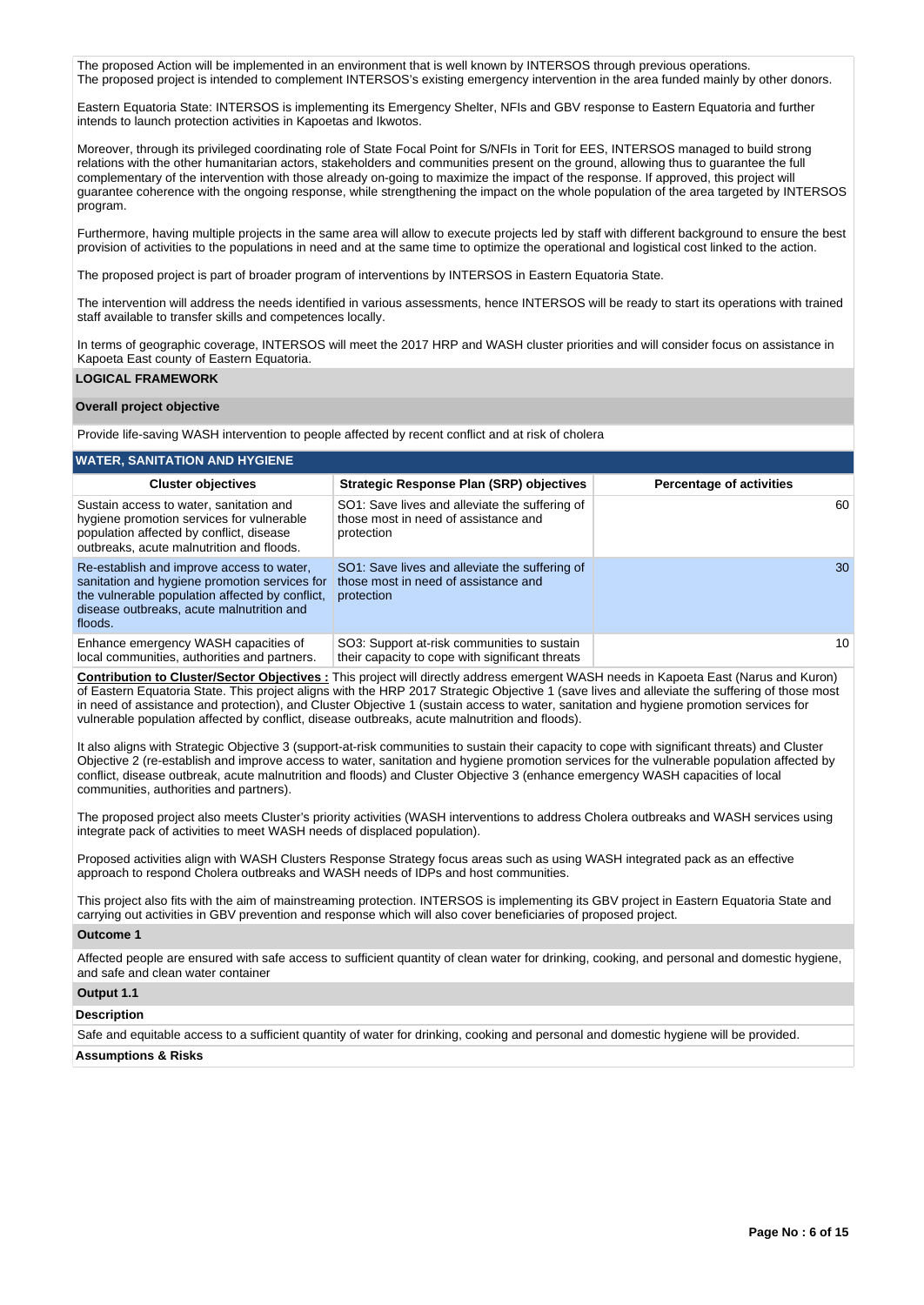Fighting between government and opposition side (most notably SPLA-IO but also any forces which aligns themselves with IO, or simply against the government) could continue despite the rainy season in scale which will not lead to the significant change of status quo (such as SPLA-IO take over Juba or IO completely chase away from South Sudan) but lead to new displacement of hundreds of thousands of people, throughout the country.

Diversion of aid: Difficulties are still in place to distribute humanitarian aid due to restriction and pressures by local authorities and other groups/political actors.

Delays in the delivery of items: According to the locations prioritized by the WASH-Logistic Clusters and the logistic constraints related with rainy season, the delivery of items may be delayed, affecting the beneficiaries and increasing tensions between the communities and partners on the ground.

Issue of Returnees remains a challenge as WASH partners will have to face (in particular for INTERSOS because it operates in area where it expects to receive large number of returnees and new IDP), increasing their efforts to assess, define criteria and find solutions to reach primarily the most vulnerable.

#### **Indicators**

|                 |                                                                                                                                       |                                                                                                                   | <b>End cycle beneficiaries</b> |              |           |                   | <b>End</b><br>cycle |  |  |
|-----------------|---------------------------------------------------------------------------------------------------------------------------------------|-------------------------------------------------------------------------------------------------------------------|--------------------------------|--------------|-----------|-------------------|---------------------|--|--|
| Code            | <b>Cluster</b>                                                                                                                        | <b>Indicator</b>                                                                                                  | <b>Men</b>                     | <b>Women</b> |           | <b>Boys</b> Girls | <b>Target</b>       |  |  |
| Indicator 1.1.1 | <b>WATER, SANITATION</b><br>AND HYGIENE                                                                                               | [Frontline] Number of water points/boreholes<br>rehabilitated                                                     |                                |              |           |                   | 16                  |  |  |
|                 | <b>Means of Verification</b> : Field monitoring report, final report and photo documentation, 5Ws                                     |                                                                                                                   |                                |              |           |                   |                     |  |  |
| Indicator 1.1.2 | <b>WATER, SANITATION</b><br><b>AND HYGIENE</b>                                                                                        | 1,500<br>[Frontline] Number of people provided with<br>sustained access to safe water supply [SPHERE<br>Standard] |                                | 2,100        | 2,02<br>5 | 2,37<br>5         | 8.000               |  |  |
|                 |                                                                                                                                       | <b>Means of Verification:</b> Field monitoring report, final report and photo documentation, cluster reports, 5Ws |                                |              |           |                   |                     |  |  |
| Indicator 1.1.3 | <b>WATER, SANITATION</b><br>AND HYGIENE                                                                                               | [Frontline] Number of people reached with WASH<br>NFI distribution                                                |                                | 120          | 120       | 150               | 500                 |  |  |
|                 | <b>Means of Verification</b> : Beneficiaries list, distribution report, Field monitoring report, final report and photo documentation |                                                                                                                   |                                |              |           |                   |                     |  |  |
| Indicator 1.1.4 | <b>WATER, SANITATION</b><br>AND HYGIENE                                                                                               | Number of people trained for water sources<br>management and hand pump repair                                     |                                |              |           |                   | 75                  |  |  |

**Means of Verification :** Training reports, registration sheets, photos, interim and final report

#### **Activities**

#### **Activity 1.1.1**

Rehabilitation of 8 boreholes in the targeted villages and strategic location at CTCs/ CTUs/ORPs,with men, women and children have equal access to the rehabilitated water points and to reduce water shortage, risks of future Cholera outbreaks and strength resilience.

#### **Activity 1.1.2**

Repair of 8 boreholes in the target villages and strategic location at CTCs/ CTUs/ORPs with men, women and children have equal access to the repaired water points and to reduce water shortage, risks of future Cholera outbreaks and strength resilience.

#### **Activity 1.1.3**

Conduction of hand pump mechanics training, 15 participants in selected Payams including provision of spare parts

#### **Activity 1.1.4**

Conduction of water Users committees training for the repaired/rehabilitated water sources for 60 community members

## **Activity 1.1.5**

Provision of WASH NFIs for 500 most vulnerable community members, priorities Families of Cholera affected persons, SAM/ MAM children parents' households with poor WASH at active transmission locations,

#### **Outcome 2**

Affected people have access to safe, sanitary, and hygienic living environment.

# **Output 2.1**

## **Description**

Target population is aware of key public health risks, other WASH-related disease prevention and is mobilized to adopt measures to prevent the deterioration in hygienic conditions and to use and maintain the facilities provided.

#### **Assumptions & Risks**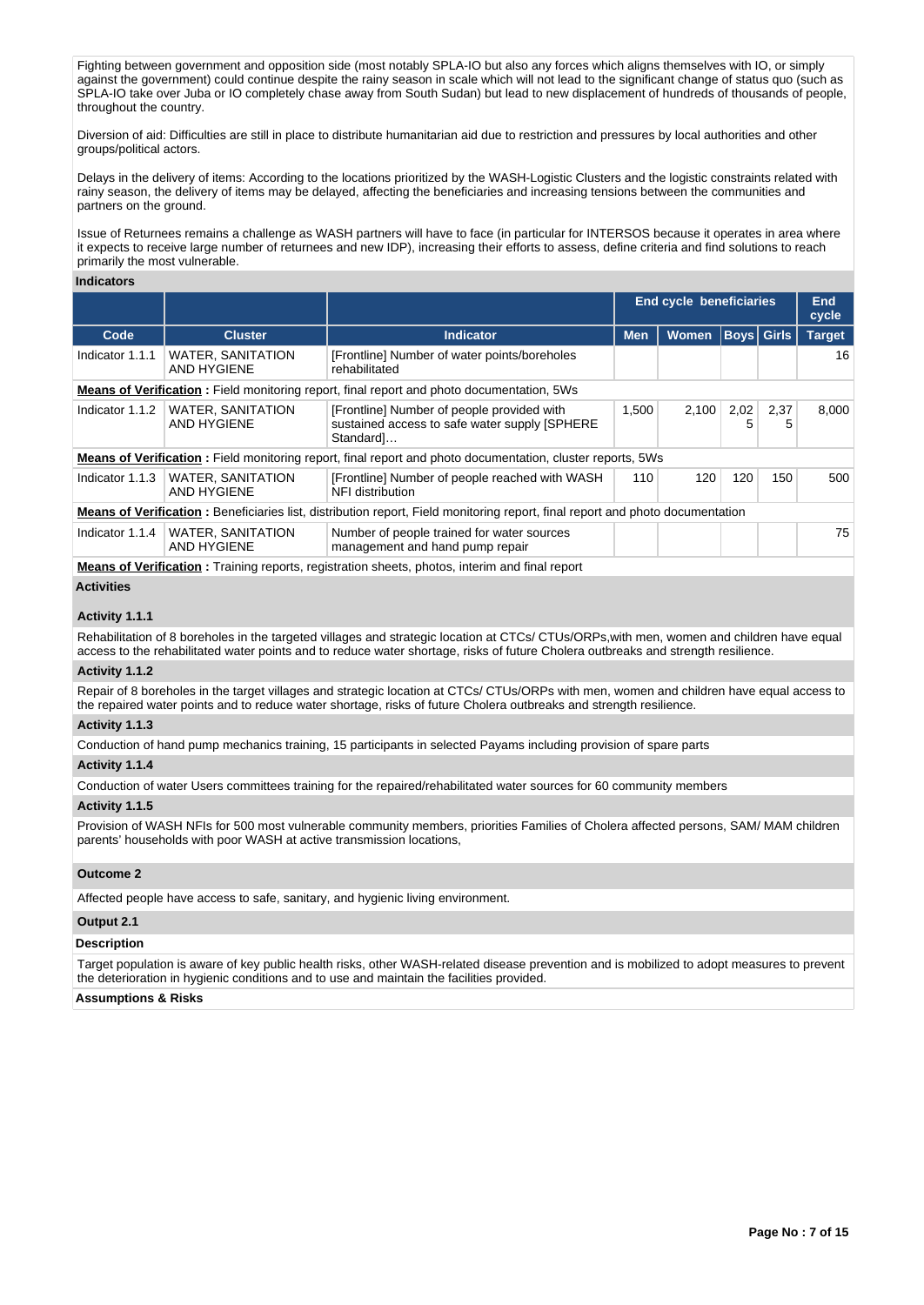Fighting between government and opposition side (most notably SPLA-IO but also any forces which aligns themselves with IO, or simply against the government) could continue despite the rainy season in scale which will not lead to the significant change of status quo (such as SPLA-IO take over Juba or IO completely chase away from South Sudan) but lead to new displacement of hundreds of thousands of people, throughout the country.

Diversion of aid: Difficulties are still in place to distribute humanitarian aid due to restriction and pressures by local authorities and other groups/political actors.

Delays in the delivery of items: According to the locations prioritized by the WASH-Logistic Clusters and the logistic constraints related with rainy season, the delivery of items may be delayed, affecting the beneficiaries and increasing tensions between the communities and partners on the ground.

Issue of Returnees remains a challenge as WASH partners will have to face (in particular for INTERSOS) because it operates in area where it expects to receive large number of returnees and new IDP, increasing their efforts to assess, define criteria and find solutions to reach primarily the most vulnerable.

#### **Indicators**

|                 |                                                                                                                                  |                                                                                                                   | End cycle beneficiaries |              |                   |           | <b>End</b><br>cycle |  |
|-----------------|----------------------------------------------------------------------------------------------------------------------------------|-------------------------------------------------------------------------------------------------------------------|-------------------------|--------------|-------------------|-----------|---------------------|--|
| Code            | <b>Cluster</b>                                                                                                                   | <b>Indicator</b>                                                                                                  | <b>Men</b>              | <b>Women</b> | <b>Boys Girls</b> |           | <b>Target</b>       |  |
| Indicator 2.1.1 | <b>WATER, SANITATION</b><br><b>AND HYGIENE</b>                                                                                   | [Frontline] Number of community based hygiene<br>promoters trained                                                | 20                      | 20           |                   |           | 40                  |  |
|                 |                                                                                                                                  | <b>Means of Verification:</b> Training attendance list, reports and photo documentation                           |                         |              |                   |           |                     |  |
| Indicator 2.1.2 | <b>WATER, SANITATION</b><br>[Frontline] Number of menstrual hygiene<br>AND HYGIENE<br>management (MHM)/ dignity kits distributed |                                                                                                                   |                         |              |                   |           | 300                 |  |
|                 |                                                                                                                                  | <b>Means of Verification:</b> Distribution report, List of beneficiaries adolescent girls, reports,               |                         |              |                   |           |                     |  |
| Indicator 2.1.3 | <b>WATER, SANITATION</b><br><b>AND HYGIENE</b>                                                                                   | [Frontline] Number of people reached through<br>4,023<br>direct and participatory hygiene promotion<br>activities |                         | 5,238        | 4,33<br>9         | 4,71<br>0 | 18,310              |  |
|                 |                                                                                                                                  | <b>Means of Verification</b> : Field reports and photo documentation, 5WS, interim reports                        |                         |              |                   |           |                     |  |
| Indicator 2.1.4 | <b>WATER, SANITATION</b><br>AND HYGIENE                                                                                          | [Frontline] Number of new latrines<br>constructed/rehabilitated                                                   |                         |              |                   |           | 100                 |  |
|                 |                                                                                                                                  | <b>Means of Verification</b> : Field monitoring report, final report and photo documentation, 5Ws                 |                         |              |                   |           |                     |  |
| Indicator 2.1.5 | <b>WATER, SANITATION</b><br>[Frontline] Number of people with access to<br><b>AND HYGIENE</b><br>improved sanitation facilities  |                                                                                                                   | 100                     | 110          | 140               | 150       | 500                 |  |
|                 |                                                                                                                                  | <b>Means of Verification:</b> Field monitoring report, final report and photo documentation                       |                         |              |                   |           |                     |  |
| Indicator 2.1.6 | <b>WATER, SANITATION</b><br><b>AND HYGIENE</b>                                                                                   | # of school children reached through hygiene and<br>nutrition promotion activities                                |                         |              |                   |           | 500                 |  |
|                 |                                                                                                                                  |                                                                                                                   |                         |              |                   |           |                     |  |

**Means of Verification :** Field monitoring report, final report and photo documentation, cluster reports

#### **Activities**

### **Activity 2.1.1**

In consultation with community, identify and provide training to Community based 40 Hygiene promoter ( 20 male 20 female) in target villages and CTUs/CTCs/ORPs

## **Activity 2.1.2**

Conduction comprehensive hygiene promotion and mobilisation on cholera prevention measure and hygiene campaign to 18,310 people at community level support to promotion of HH water treatment, safe water collection and storage

#### **Activity 2.1.3**

Distribution of MHM kits and awareness session on Menstrual Hygiene Management for 300 girls of menstruating age

## **Activity 2.1.4**

Mass media campaign, using FM radio, spot messages for hygiene awareness, cholera and HIV prevention.

### **Activity 2.1.5**

Construction/ rehabilitation of 100 latrines for most vulnerables in target villages and CTCs/CTUs/ORPs

### **Activity 2.1.6**

Support to school feeding/ nutrition activities by formation and training of School WASH and Nutrition Clubs in target schools and provide technical WASH guidance

## **Additional Targets :**

## **M & R**

## **Monitoring & Reporting plan**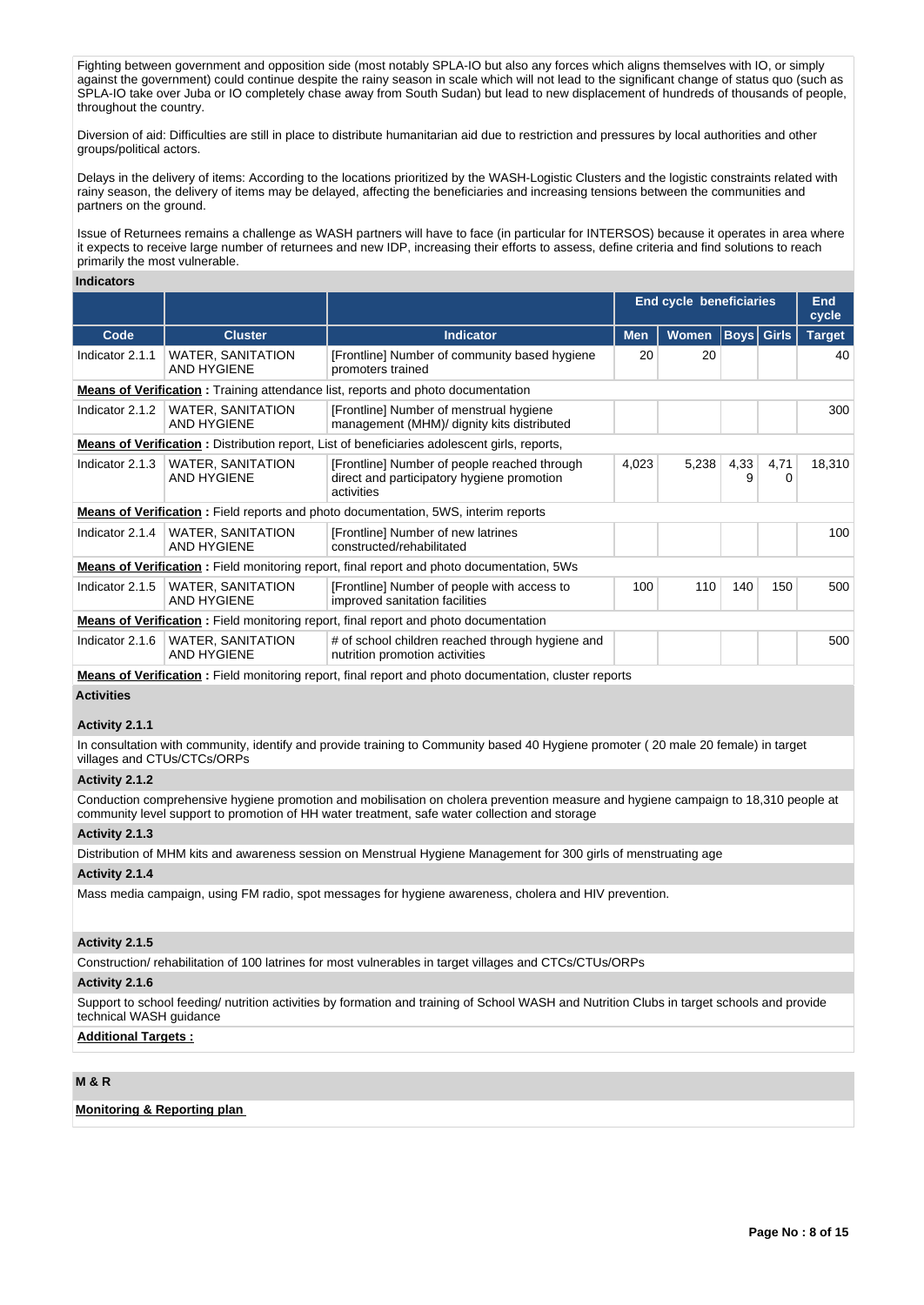INTERSOS is committed to monitor and evaluate the action's implementation and dynamics to ensure that results and indicators are achieved within the designated time frame. WASH Programme Coordinator based in Juba as well as the Country Finance and officer will ensure a constant and close monitoring of activities from program and administrative/financial point of view, while Protection Coordinator will support Protection Mainstreaming of WASH response and also provide advice to ensure that all protection activities are responding to INTERSOS and global protection standard. Logistic Coordinator will also support Project Manager to ensure all procurement will be in line with INTERSOS own regulation and SSHF requirements.

WASH Project Manager will also ensure that its response will be in conformity of global standards (such as SPHERE standard) and also Cluster's policies and guidelines, and in case practicalities will prevent the team to comply to these rules, consider how to mitigate the impacts of non-conformity to the standards.

A third level of monitoring will be done by the Regional WASH coordinator that will guarantee the quality on the project activities implementation.

INTERSOS monitoring system will involve all program staff and beneficiaries aiming at: a) assess impact of activities on the lives of beneficiaries, through interviews, focus group discussions, surveys, market surveys and observations; b) assess actual program achievements against its planned objectives and indicators; c) identify strengths and weaknesses of individual program activities; d) make changes to programming as needed to increase the quality of services; and e) advocate for unmet needs and gaps. The project M&E system will include:

- Monthly outputs and outcomes tracking against defined indicators through INTERSOS Project Appraisal Tool (PAT). The PAT is an internal tool which allows close monitoring and evaluation of the project and its impact throughout the implementation. Project team will also monitor the indicators, achievements and challenges through regular field visits by using Field Monitoring Checklist. INTERSOS has been efficiently conducting Post Distribution Monitoring of actions, that will be executed in this proposed project by

conducting at least one PDM for WASH kits distributed to beneficiaries.

#### **Workplan**

| Activitydescription                                                                                                                                                                                                                                                                                                  | Year |   |  |  |  |   |          | 10                      | 11                      | $12$                   |
|----------------------------------------------------------------------------------------------------------------------------------------------------------------------------------------------------------------------------------------------------------------------------------------------------------------------|------|---|--|--|--|---|----------|-------------------------|-------------------------|------------------------|
| Activity 1.1.1: Rehabilitation of 8 boreholes in the targeted villages and strategic<br>2017<br>location at CTCs/ CTUs/ORPs, with men, women and children have equal access<br>to the rehabilitated water points and to reduce water shortage, risks of future<br>2018<br>Cholera outbreaks and strength resilience. |      |   |  |  |  |   |          | X.                      | X.                      | $\mathsf{X}$           |
|                                                                                                                                                                                                                                                                                                                      |      |   |  |  |  |   |          |                         |                         |                        |
| Activity 1.1.2: Repair of 8 boreholes in the target villages and strategic location at<br>2017<br>CTCs/ CTUs/ORPs with men, women and children have equal access to the                                                                                                                                              |      |   |  |  |  |   |          | X                       | X                       | <sup>X</sup>           |
| repaired water points and to reduce water shortage, risks of future Cholera<br>2018<br>outbreaks and strength resilience.                                                                                                                                                                                            |      |   |  |  |  |   |          |                         |                         |                        |
| Activity 1.1.3: Conduction of hand pump mechanics training, 15 participants in<br>selected Payams including provision of spare parts                                                                                                                                                                                 |      |   |  |  |  |   | X.       | X                       |                         |                        |
|                                                                                                                                                                                                                                                                                                                      |      |   |  |  |  |   |          |                         |                         |                        |
| Activity 1.1.4: Conduction of water Users committees training for the<br>repaired/rehabilitated water sources for 60 community members                                                                                                                                                                               |      |   |  |  |  |   | X.       | $\overline{\mathsf{x}}$ |                         |                        |
|                                                                                                                                                                                                                                                                                                                      |      |   |  |  |  |   |          |                         |                         |                        |
| Activity 1.1.5: Provision of WASH NFIs for 500 most vulnerable community<br>members, priorities Families of Cholera affected persons, SAM/ MAM children<br>parents' households with poor WASH at active transmission locations,                                                                                      | 2017 |   |  |  |  | X | X.       | $\times$                | <b>X</b>                | $\mathsf{X}$           |
|                                                                                                                                                                                                                                                                                                                      | 2018 | X |  |  |  |   |          |                         |                         |                        |
| Activity 2.1.1: In consultation with community, identify and provide training to<br>Community based 40 Hygiene promoter (20 male 20 female) in target villages and                                                                                                                                                   |      |   |  |  |  | X | X        |                         |                         |                        |
| CTUs/CTCs/ORPs                                                                                                                                                                                                                                                                                                       | 2018 |   |  |  |  |   |          |                         |                         |                        |
| Activity 2.1.2: Conduction comprehensive hygiene promotion and mobilisation on<br>cholera prevention measure and hygiene campaign to 18,310 people at community                                                                                                                                                      |      |   |  |  |  | X | X        | <b>X</b>                | ΙX.                     | $\mathsf{X}$           |
| level support to promotion of HH water treatment, safe water collection and storage                                                                                                                                                                                                                                  | 2018 | X |  |  |  |   |          |                         |                         |                        |
| Activity 2.1.3: Distribution of MHM kits and awareness session on Menstrual<br>Hygiene Management for 300 girls of menstruating age                                                                                                                                                                                  | 2017 |   |  |  |  | X | ΙX.      | $\times$                | <b>X</b>                | $\mathsf{X}$           |
|                                                                                                                                                                                                                                                                                                                      | 2018 | X |  |  |  |   |          |                         |                         |                        |
| Activity 2.1.4: Mass media campaign, using FM radio, spot messages for hygiene<br>awareness, cholera and HIV prevention.                                                                                                                                                                                             | 2017 |   |  |  |  | X | $\times$ | $\mathsf{x}$            | <b>X</b>                | $\mathsf{I}\mathsf{X}$ |
|                                                                                                                                                                                                                                                                                                                      | 2018 | X |  |  |  |   |          |                         |                         |                        |
| Activity 2.1.5: Construction/ rehabilitation of 100 latrines for most vulnerables in<br>target villages and CTCs/CTUs/ORPs                                                                                                                                                                                           | 2017 |   |  |  |  |   | X.       | $\times$                | $\overline{\mathsf{x}}$ |                        |
|                                                                                                                                                                                                                                                                                                                      | 2018 |   |  |  |  |   |          |                         |                         |                        |
| Activity 2.1.6: Support to school feeding/ nutrition activities by formation and<br>training of School WASH and Nutrition Clubs in target schools and provide<br>technical WASH guidance                                                                                                                             |      |   |  |  |  |   |          | X                       | X                       |                        |
|                                                                                                                                                                                                                                                                                                                      |      |   |  |  |  |   |          |                         |                         |                        |
| OTHER INFO                                                                                                                                                                                                                                                                                                           |      |   |  |  |  |   |          |                         |                         |                        |
| <b>Accountability to Affected Populations</b>                                                                                                                                                                                                                                                                        |      |   |  |  |  |   |          |                         |                         |                        |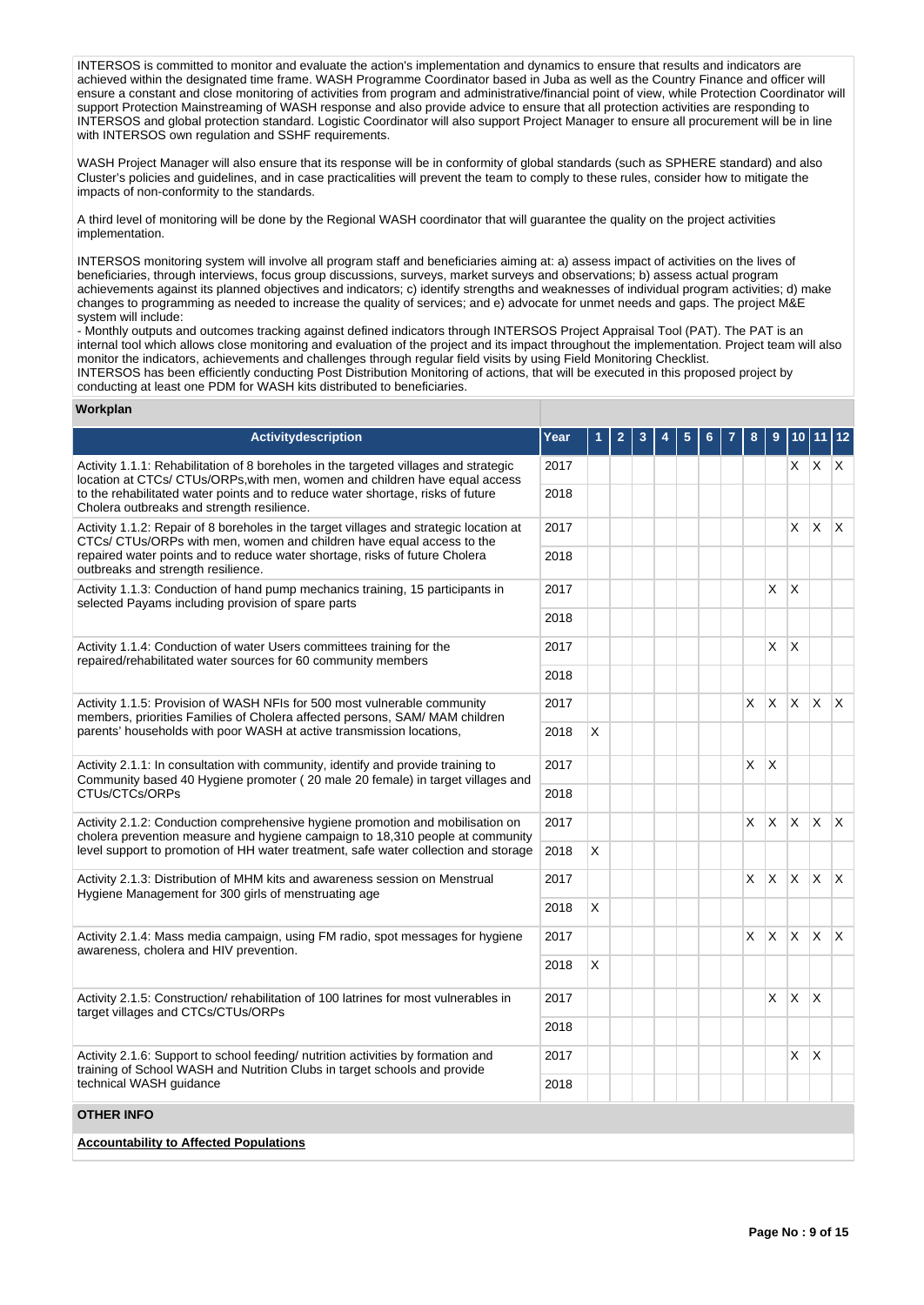INTERSOS strives to incorporate local youth and women as much as possible in planning and implementation process, such as assessments, staff hiring, trainings, registration/distribution, so that they can benefit from the project interventions, not only as beneficiaries but also actively supporting implementation of activity.

Further, INTERSOS team will make sure beneficiaries (at least, its community representatives, such as community leaders, chiefs, students, youth, women, girls) will be included in the discussions on modalities.

INTERSOS will mainstream Core Humanitarian Standards to ensure quality and effectiveness of assistance and demonstrate greater accountability to affected populations. INTERSOS will also ensure to apply two way communication to gather feedback of the beneficiaries as well as complaint and suggestion mechanism from beneficiaries and local stakeholders.

Further, in order to ensure accountability and beneficiaries feedback, INTERSOS has been efficiently conducting Post Distribution Monitoring of actions, that will be executed in this proposed project by conducting at least one PDM for WASH kits distributed to beneficiaries.

#### **Implementation Plan**

There is no sub-grantee under this project.

One Project Managers will directly supervise other national staffs, while Programme Coordinator and Country Admin provide overall supervision and administrative advice respectively. As above, implementation is monitored through INTERSOS' tool called PAT (Project Appraisal Tool) which also includes the Financial Plan will be developed at the beginning of project and monitored/ updated on monthly basis.

Project activities will be well coordinated with all relevant stakeholders, including WASH Cluster, Cholera response Focal point (IOM) other WASH ,health, education and nutrition partners in Kapoetas and Eastern Equatoria state as well close coordination with local authorities and beneficiaries. INTERSOS, however, maintains its independence on decision making and strictly adhere to principle of neutrality and impartiality especially when they decide the targeting criteria, so that its support is directed to the beneficiaries, not political party or any particular part of the society (such as friends/ families of community representatives) and thus not fueling the conflict.

INTERSOS especially maintained close coordination with National-level WASH Cluster and its Coordinator. INTERSOS will also coordinate with NFIs cluster to avoid any duplication of WASH NFIs as well as with Protection and Nutrition actors.

#### **Coordination with other Organizations in project area**

| Name of the organization                                                           | Areas/activities of collaboration and rationale                                                                                                                                                                                                                                                                                                                |
|------------------------------------------------------------------------------------|----------------------------------------------------------------------------------------------------------------------------------------------------------------------------------------------------------------------------------------------------------------------------------------------------------------------------------------------------------------|
| Health, Nutrition, Education and SNFIs cluster                                     | INTERSOS will make sure, through its continuous coordination, that<br>its response supports and will be aligned with Health, Nutrition,<br>Education and SNFIs Cluster policy and standard. It also ensures<br>coordination with other partners on the ground as State Focal Point<br>for WASH Cluster.                                                        |
| IOM, UNICEF, IRW, ARC and other partners in Kapoetas, Kapoeta<br>East particularly | IOM (Focal point) UNICEF and other partners in Eastern Equatoria,<br>through bilateral discussions and meetings, INTERSOS WASH team<br>will ensure that response will be coordinated among all partners (and<br>partners in other Cluster). INTERSOS will also ensure that current<br>project will not duplicate or overlap with other actions in Kapoeta East |
| Local authorities and line departments                                             | as usual, INTERSOS will continue its close coordination while do its<br>best to let local authority taking leading position in the response<br>(from sustainability, connectedness and capacity building<br>perspective)                                                                                                                                       |
| <b>Environment Marker Of The Project</b>                                           |                                                                                                                                                                                                                                                                                                                                                                |
| B+: Medium environmental impact with mitigation (sector guidance)                  |                                                                                                                                                                                                                                                                                                                                                                |
| <b>Gender Marker Of The Project</b>                                                |                                                                                                                                                                                                                                                                                                                                                                |
| 2a-The project is designed to contribute significantly to gender equality          |                                                                                                                                                                                                                                                                                                                                                                |
| Luctify Chocan Cander Marker Code                                                  |                                                                                                                                                                                                                                                                                                                                                                |

#### **Justify Chosen Gender Marker Code**

INTERSOS actively promotes gender issues and equality. At each stage of response, INTERSOS team will be as much gender-balanced as possible.

INTERSOS' need assessment and screening during implementation, women are encouraged to participate. Program beneficiaries are mainly women and children, this ensure the inclusion and sustainability.

INTERSOS will ensure that at least 50% of team members will be women. During screening, awareness sessions, and treatment, INTERSOS will try to establish 'priority' line for elderly, pregnant/lactating women and/or disabled/sick persons. In the response, INTERSOS will recruit as many female staff as possible for casual labor, so that not only men but also women will have equal access for precious opportunities in which they can earn cash. Furthermore, linking with other projects which INTERSOS conducts in Eastern Equatoria states, INTERSOS will mainstream protection at each stage of response, by always asking input from colleagues in Protection projects.

Furthermore, using its experience since 2015 implementing projects with both GBV, Child Protection and NFI component, INTERSOS will make sure it can incorporate gender perspectives in its assessment, verification.

#### **Protection Mainstreaming**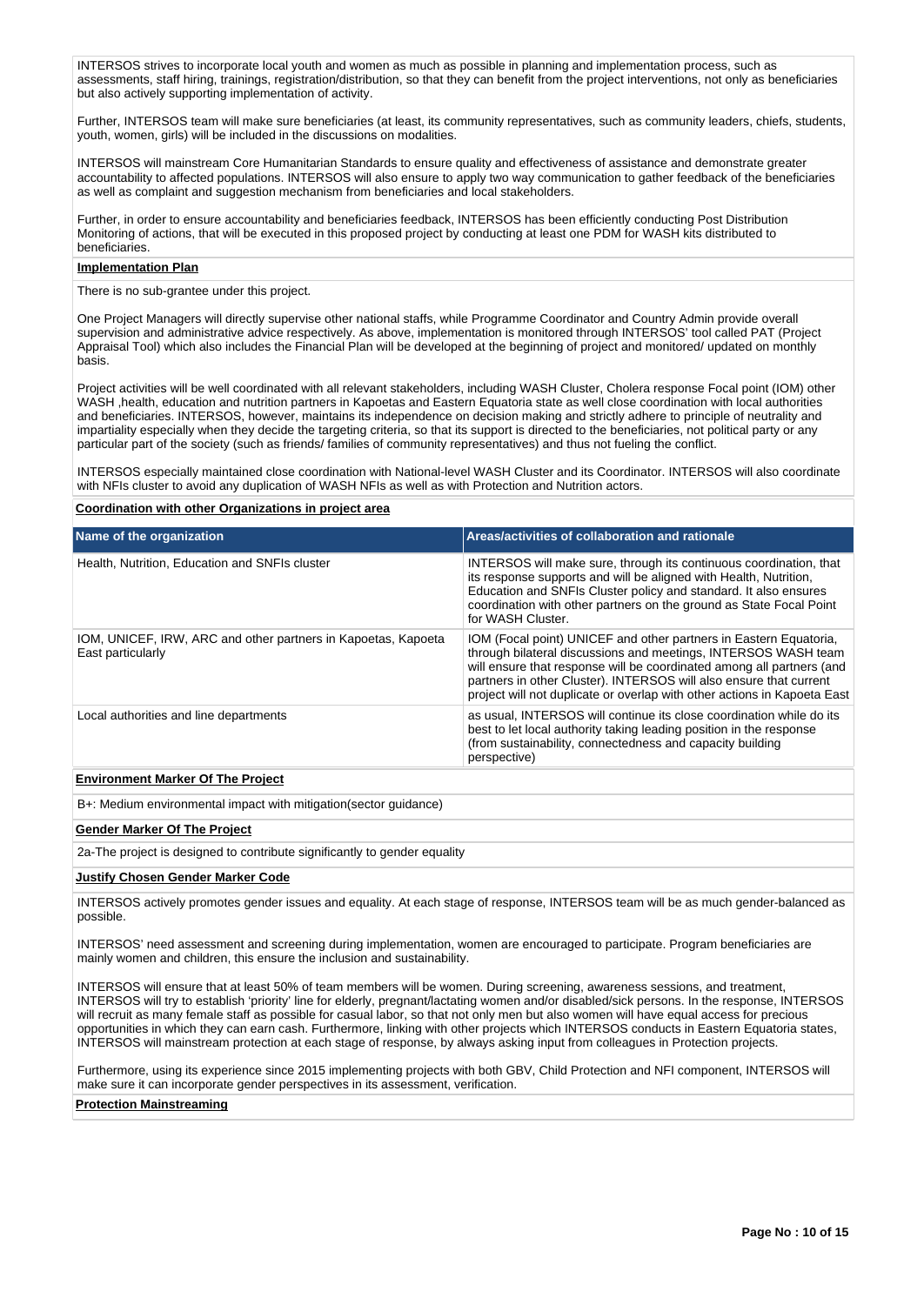INTERSOS is transparent about beneficiary selection which is based purely on need basis and vulnerability. INTERSOS's one of strategy to improve the internal coordination between other programs and protection program in order to plan and implement activities which led to mainstreaming protection centered approach.

INTERSOS has been conducting workshops which aim includes Protection mainstreaming, and as SFP of EES states will continue to mainstream Protection concern throughout each process of WASH response.

Further, INTERSOS is implementing its GBV response to Eastern Equatoria and also in process to lead protection activities for prevention and response in Ikotos and Kapoetas and surrounding areas, this will strengthen mainstreaming protection led approach in our programs.

INTERSOS, having a broad expertise in the sector of protection and currently holding the role of GBV as well as SNFI State Focal Point in other states, is best positioned to mainstream protection into all WASH responses in other parts of country.

INTERSOS's expertise in protection interventions and mainstreaming has been recognized by partners and authorities alike by assigning us the lead for the coordination of protection interventions in various parts of states.

#### **Country Specific Information**

#### **Safety and Security**

The volatile security situation and limited humanitarian access to some locations is a serious risk. INTERSOS will develop preparedness and contingency plans to deal with fluctuating security and replicate successful approaches in Kapoeta.

INTERSOS will develop contingency plans to ensure minimum services remain in place, including recruiting and training staff from the locality that can maintain services in the event of limited access or evacuation of staff with support provided remotely. As part of INTERSOS contingency plans, key triggers will be identified for a variety of likely scenarios in all locations. Comprehensive Planning Process (CPP) which is INTERSOS Security Management tool are in place in all locations and are regularly reviewed and updated based on emerging threats and changing security. Eastern Equatoria State remains unpredictable, INTERSOS is well positioned to provide services in Kapoeta. Proposed programming locations in Kapoeta INTERSOS anticipates access becoming a possibility in areas surrounding Kapoeta and sees the team response model as the appropriate solution to the volatile context.

INTERSOS WASH Programme Coordinator, will always consult Head of Mission (who is responsible of Security-related decision making and has experience in this country and led hibernation/ relocation/ evacuation of staffs in past (2014 -2015 emergency), and understand the security dynamism in country that will enable INTERSOS to be well positioned to management any security situation for the team mission

Project Coordinator is also receiving regular updates from NGO Forum Security Skype groups through HoM as well INTERSOS internal security measures skype group, thus will function as effective link between top Security management and operations on the ground led by Project Manager(s).

INTERSOS Comprehensive Planning Process (CPP), which, inter alia, lists all potential risk factors and mitigation measures in each area of operations. Annexes of CPP also includes list of emergency contact addresses and hibernation/ relocation/ evacuation procedures in case of need. Therefore, all missions will be psychologically prepared when conducting the mission and have enough information of 'what to do' in case of emergency. Needless to say, before conducting field missions to where INTERSOS is not based, prior security confirmation via multiple channels (such as organizations based there and NGO Security Forum) will be contacted, to make sure the area is safe and secure. In the field without mobile network, INTERSOS team will bring at least two thurayas (with solar battery and enough credit) so that the team and Juba can update their situations regularly.

INTERSOS also receives multiple visit every year by Rome-based team, HR in particualar, whose mandate includes update of CPPs in each locations

### **Access**

INTERSOS, as one of INGOs staying in the area for long time, maintains good relationship with local authorities from who it can receive credible information of safe and secure access. INTERSOS is also part of humanitarian coordination mechanism in the area, and therefore always updated to security and access information from UNOCHA and other organizations, while as part of Juba coordination mechanism it also has information in Juba. INTERSOS also has many experienced staffs who can gather access-related information. INTERSOS will triangulate all this information so that it will reach to area accessible, while taking 'security first' approach.

INTERSOS will cover Kapoeta East mainly focus on corridor between Narus to Kuron payams uncovered by existing partners. Following a triangulating security and access-related information available in Kapoeta and Torit (consultation with IOM and INTERSOS team based as SFP for S/NFIs Cluster) INTERSOS is confident that the proposed locations are accessible for assistance, and therefore lifesaving WASH intervention can be achieved.

| <b>Code</b> | <b>Budget Line Description</b>                                                                                                                                                                                                    |   | D / S Quantity | <b>Unit</b><br>cost | <b>Duration</b><br><b>Recurran</b><br>ce | $\frac{9}{6}$<br>charged<br>to CHF | <b>Total Cost</b> |  |  |  |
|-------------|-----------------------------------------------------------------------------------------------------------------------------------------------------------------------------------------------------------------------------------|---|----------------|---------------------|------------------------------------------|------------------------------------|-------------------|--|--|--|
|             | 1. Staff and Other Personnel Costs                                                                                                                                                                                                |   |                |                     |                                          |                                    |                   |  |  |  |
| 1.1         | WASH Project Manager-based in Kapoeta East                                                                                                                                                                                        | D |                | 5,500<br>.00        | 6                                        | 100.00                             | 33.000.00         |  |  |  |
|             | 1 Project Manager (international) @5,500USD/mo to manage the project, Unit cost includes gross salary, medical and life<br>insurance, legal registration in the country, quota of international flight as per % budgeted, etc etc |   |                |                     |                                          |                                    |                   |  |  |  |
| 1.2         | WASH Officer-Kapoetas East                                                                                                                                                                                                        | D | $\mathbf{1}$   | 833.0<br>0          | 6                                        | 100.00                             | 4,998.00          |  |  |  |
|             | 1 WASH officer @ 833 USD/ Month based in Narus-Kuron area of Kapoeta East, to assist WASH PM for project implementation,<br>Unit cost includes gross salary (net, social insurance and income tax) and medical insurance          |   |                |                     |                                          |                                    |                   |  |  |  |
| 1.3         | Hygiene Officers-Kapoeta East                                                                                                                                                                                                     | S |                | 4 615.0 <br>0       | 6                                        | 100.00                             | 14,760.00         |  |  |  |
|             | 4 Hygiene Officer @ 615 USD/mo each to implement the project under the supervision of Project Manager. Unit cost includes<br>gross salary (net, social insurance and income tax) and medical insurance                            |   |                |                     |                                          |                                    |                   |  |  |  |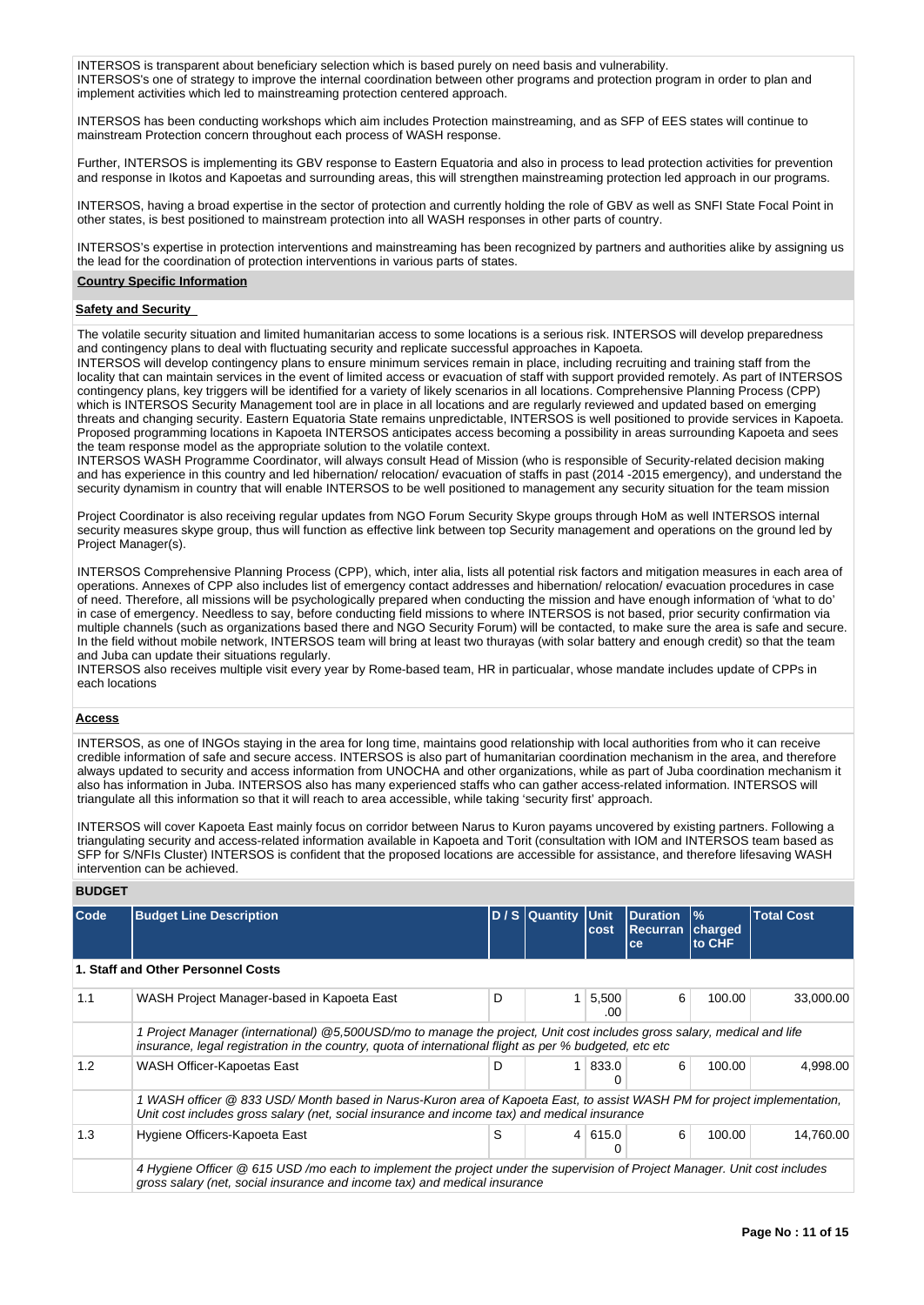| 1.4  | Support staff-Kapoeta East                                                                                                                                                                                                                                                                                                                                                         | S                                                                                                                                                                                                   |                | 2 615.0<br>0          | 6            | 100.00 | 7,380.00 |  |  |  |  |
|------|------------------------------------------------------------------------------------------------------------------------------------------------------------------------------------------------------------------------------------------------------------------------------------------------------------------------------------------------------------------------------------|-----------------------------------------------------------------------------------------------------------------------------------------------------------------------------------------------------|----------------|-----------------------|--------------|--------|----------|--|--|--|--|
|      | 1 Security Guards and 1 cleaner @ 615 each guard & cleaner USD/mo each for Kapoeta East/Narus office . Unit cost includes<br>gross salary (net, social insurance and income tax) and medical insurance                                                                                                                                                                             |                                                                                                                                                                                                     |                |                       |              |        |          |  |  |  |  |
| 1.5  | Country Admin                                                                                                                                                                                                                                                                                                                                                                      | S                                                                                                                                                                                                   | 1 <sup>1</sup> | 5,500<br>.00          | 4            | 8.33   | 1,832.60 |  |  |  |  |
|      | 8.33% contribution @ 5,500USD /mo (4 months as August and Sep covered under SA1)to guarantee proper<br>administrative/financial management of the project and timely submission of interim and final financial report. Unit cost includes<br>gross salary, medical and life insurance, legal registration in the country, quota of international flight as per % budgeted, etc etc |                                                                                                                                                                                                     |                |                       |              |        |          |  |  |  |  |
| 1.6  | Programme coordinator WASH - Juba based                                                                                                                                                                                                                                                                                                                                            | S                                                                                                                                                                                                   |                | $1 \mid 5,500$<br>.00 | 4            | 15.00  | 3,300.00 |  |  |  |  |
|      | 15% contribution @ 5,500USD/mo (4 months as August and Sep covered under SA1) to supervise activities implementation and<br>work plan is followed. Unit cost includes gross salary, medical and life insurance, legal registration in the country, quota of<br>international flight as per % budgeted, etc etc                                                                     |                                                                                                                                                                                                     |                |                       |              |        |          |  |  |  |  |
| 1.7  | Logistic coordinator                                                                                                                                                                                                                                                                                                                                                               | S                                                                                                                                                                                                   |                | $1 \mid 5,500$<br>.00 | 4            | 8.33   | 1,832.60 |  |  |  |  |
|      | 8.33% contribution @ 5,500USD/mo (4 months as August and Sep covered under SA1) to coordinate and supervise project's<br>procurements. Unit cost includes gross salary, medical and life insurance, legal registration in the country, quota of international<br>flight as per % budgeted, etc etc                                                                                 |                                                                                                                                                                                                     |                |                       |              |        |          |  |  |  |  |
| 1.8  | Logistic officer/assistant                                                                                                                                                                                                                                                                                                                                                         | S                                                                                                                                                                                                   |                | $1 \mid 1,600$<br>.00 | 4            | 8.33   | 533.12   |  |  |  |  |
|      | 8.33% contribution @ 1,600USD/mo (4 months as August and Sep covered under SA1)to assist the International Logistic Officer<br>in the achievement of a sound logistic of the project. Unit cost includes gross salary (net, social insurance and income tax) and<br>medical insurance                                                                                              |                                                                                                                                                                                                     |                |                       |              |        |          |  |  |  |  |
| 1.9  | Administration/Finance assistant/ HR Officer                                                                                                                                                                                                                                                                                                                                       | S                                                                                                                                                                                                   |                | $1 \mid 1,200$<br>.00 | 4            | 8.33   | 399.84   |  |  |  |  |
|      | 8.33% contribution @ 1,200USD/mo (4 months as August and Sep covered under SA1) to assist the International Admin/Finance<br>Officer in the achievement of a sound administrative/financial management of the project. Unit cost includes gross salary (net,<br>social insurance and income tax) and medical insurance                                                             |                                                                                                                                                                                                     |                |                       |              |        |          |  |  |  |  |
| 1.10 | Head of mission                                                                                                                                                                                                                                                                                                                                                                    | S                                                                                                                                                                                                   |                | 1   6,000<br>.00      | 4            | 8.33   | 1,999.20 |  |  |  |  |
|      | 8.33% contribution to Head of Mission (international) @ 6,000 USD/mo (4 months as August and Sep covered under SA1). Unit<br>cost includes gross salary, medical and life insurance, legal registration in the country, quota of international flight as per %<br>budgeted, etc etc                                                                                                |                                                                                                                                                                                                     |                |                       |              |        |          |  |  |  |  |
| 1.11 | Cleaners (Juba)                                                                                                                                                                                                                                                                                                                                                                    | S                                                                                                                                                                                                   |                | 3 615.0<br>0          | 4            | 8.33   | 614.75   |  |  |  |  |
|      | 8.33% contribution to 3 cleaner @ 615 USD / mo each (4 months as August and Sep covered under SA1). Unit cost includes<br>gross salary (net, social insurance and income tax) and medical insurance                                                                                                                                                                                |                                                                                                                                                                                                     |                |                       |              |        |          |  |  |  |  |
| 1.12 | <b>Drivers</b>                                                                                                                                                                                                                                                                                                                                                                     | D                                                                                                                                                                                                   |                | 3   860.0<br>0        | 4            | 8.33   | 859.66   |  |  |  |  |
|      |                                                                                                                                                                                                                                                                                                                                                                                    | 8.33% contribution to 3 drivers @ 860 USD / mo each (4 months as August and Sep covered under SA1). Unit cost includes<br>gross salary (net, social insurance and income tax) and medical insurance |                |                       |              |        |          |  |  |  |  |
| 1.13 | Casual labourer (including loading and offloading)                                                                                                                                                                                                                                                                                                                                 | D                                                                                                                                                                                                   | 1              | 500.0<br>U            | 6            | 100.00 | 3,000.00 |  |  |  |  |
|      | 100% Contribution to casual labor for loading, offloading, supporting activities related to assessments, verifications, registrations<br>and distributions etc                                                                                                                                                                                                                     |                                                                                                                                                                                                     |                |                       |              |        |          |  |  |  |  |
|      | <b>Section Total</b>                                                                                                                                                                                                                                                                                                                                                               |                                                                                                                                                                                                     |                | 74,509.77             |              |        |          |  |  |  |  |
|      | 2. Supplies, Commodities, Materials                                                                                                                                                                                                                                                                                                                                                |                                                                                                                                                                                                     |                |                       |              |        |          |  |  |  |  |
| 2.1  | Boreholes rehabilitation                                                                                                                                                                                                                                                                                                                                                           | D                                                                                                                                                                                                   |                | $8 \mid 1,150$<br>.00 | $\mathbf{1}$ | 100.00 | 9,200.00 |  |  |  |  |
|      | Including local materials like sand, aggregates, cement, labor costs and transport @1150USD - pump parts to be requested from<br><b>Commom Pipeline</b>                                                                                                                                                                                                                            |                                                                                                                                                                                                     |                |                       |              |        |          |  |  |  |  |
| 2.2  | Boreholes repair                                                                                                                                                                                                                                                                                                                                                                   | D                                                                                                                                                                                                   |                | 8 700.0<br>0          | 1            | 100.00 | 5,600.00 |  |  |  |  |
|      | Including labor costs and local transport @700 USD, pump parts to be requested from Commom Pipeline                                                                                                                                                                                                                                                                                |                                                                                                                                                                                                     |                |                       |              |        |          |  |  |  |  |
| 2.3  | Hand pump maintenance tools for HPMs as spare parts                                                                                                                                                                                                                                                                                                                                | D                                                                                                                                                                                                   |                | 16 200.0<br>0         | 1            | 100.00 | 3,200.00 |  |  |  |  |
|      | Tools for hand pump maintenance                                                                                                                                                                                                                                                                                                                                                    |                                                                                                                                                                                                     |                |                       |              |        |          |  |  |  |  |
| 2.4  | Visibility                                                                                                                                                                                                                                                                                                                                                                         | S                                                                                                                                                                                                   | $\mathbf{1}$   | 1,500<br>.00          | 1            | 100.00 | 1,500.00 |  |  |  |  |
|      | Tshirts for water committees and communty hygiene promoters, posters, bunners and sign posts for accountability                                                                                                                                                                                                                                                                    |                                                                                                                                                                                                     |                |                       |              |        |          |  |  |  |  |
| 2.5  | Media campaigns social mobilisation                                                                                                                                                                                                                                                                                                                                                | D                                                                                                                                                                                                   | 6 <sup>1</sup> | 200.0<br>0            | 1            | 100.00 | 1,200.00 |  |  |  |  |
|      | FM radio, media campaign/sensitization on hygiene, sanitation and HIV/Aids                                                                                                                                                                                                                                                                                                         |                                                                                                                                                                                                     |                |                       |              |        |          |  |  |  |  |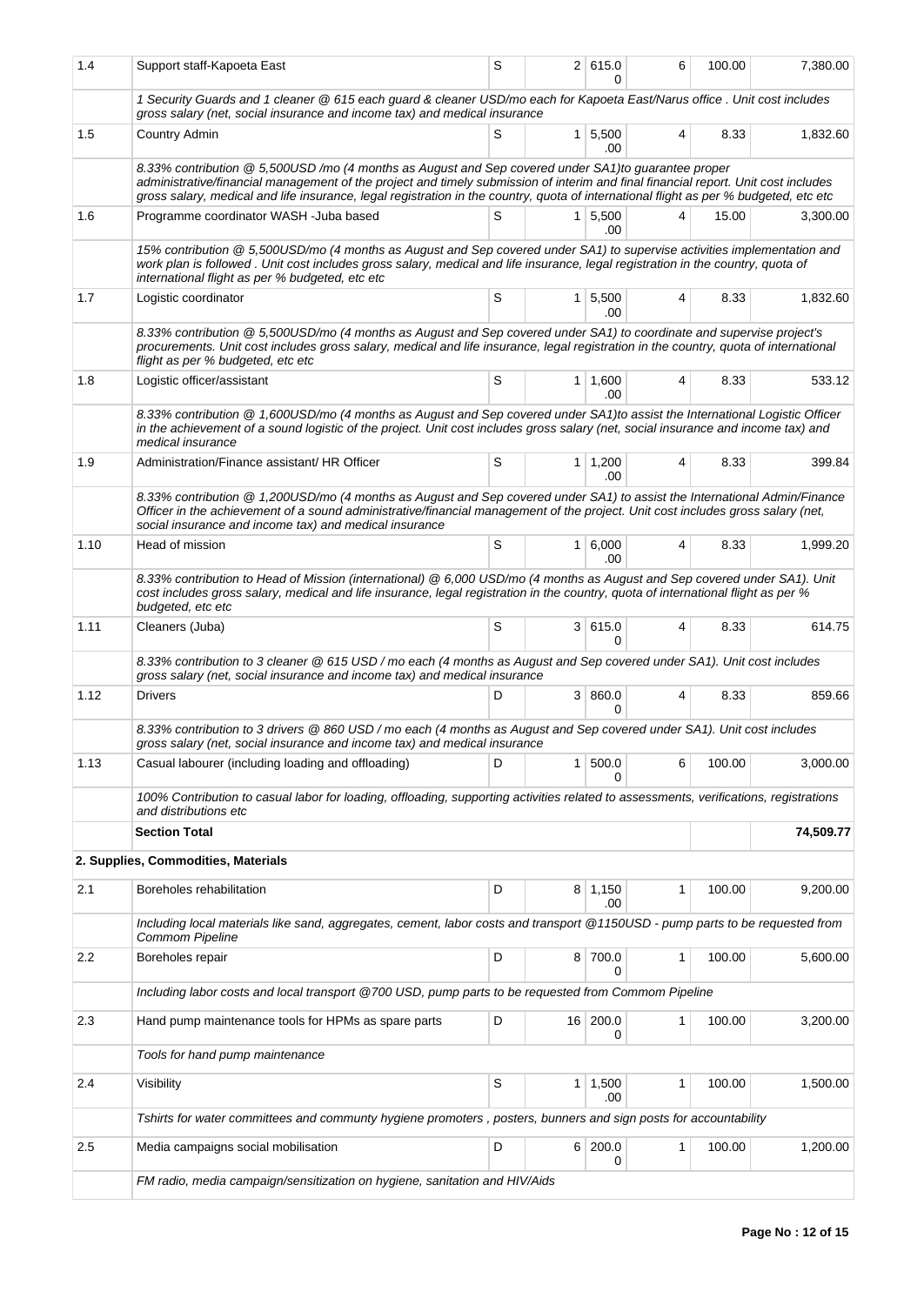| 2.6          | Training hand pump mechanics                                                                                                                                                                                                                                                                                                                             | D                                                  | 4               | 600.0<br>n           | 1            | 100.00 | 2,400.00  |  |  |  |  |
|--------------|----------------------------------------------------------------------------------------------------------------------------------------------------------------------------------------------------------------------------------------------------------------------------------------------------------------------------------------------------------|----------------------------------------------------|-----------------|----------------------|--------------|--------|-----------|--|--|--|--|
|              | Training hand pump mechanics in Narus, Kuron(Kapoeta East) - approx. 15 participants x 3 days in 4 locations = refreshment<br>approx 150USD, plus 200USD for lunch allowance for staff, training equipments @250USD, pipes for demonstration, etc                                                                                                        |                                                    |                 |                      |              |        |           |  |  |  |  |
| 2.7          | Training to water user committees                                                                                                                                                                                                                                                                                                                        | D                                                  |                 | 8 100.0<br>0         | 3            | 100.00 | 2,400.00  |  |  |  |  |
|              | Training to 60 water user committee members for water sources repaird and rehabilitated, 3 times for same participants approx<br>130 participants x 4.00 USD                                                                                                                                                                                             |                                                    |                 |                      |              |        |           |  |  |  |  |
| 2.8          | Mass Hygiene campaign                                                                                                                                                                                                                                                                                                                                    | D                                                  |                 | 5 500.0<br>$\Omega$  | 1            | 100.00 | 2,500.00  |  |  |  |  |
|              | Cost for refreshment for 4 invited guests 120 USD + leaflets for printing, 1 campaign per location at 20 locations @ 500 USD per<br>payam + refreshments 200 USD per county and visibility like banners @ 100 USD per location in 4 locations                                                                                                            |                                                    |                 |                      |              |        |           |  |  |  |  |
| 2.9          | Formation of School WASH & Nutrition Clubs and school<br>hygiene sessions                                                                                                                                                                                                                                                                                | D                                                  |                 | 10 200.0<br>$\Omega$ | 1            | 100.00 | 2,000.00  |  |  |  |  |
|              | Formation of School WASH Nutriiton Clubs and school WASH Nutrition sessions in 10 Schools printing leaflets for 60 pupils @ 4<br>USD & refreshments in 10 schools @ 260 USD each                                                                                                                                                                         |                                                    |                 |                      |              |        |           |  |  |  |  |
| 2.10         | School-led Total Sanitation training to pupils and teachers<br>include O&M of WASH facilities                                                                                                                                                                                                                                                            | 220.0<br>D<br>10 <sup>1</sup><br>$\mathbf{1}$<br>0 |                 |                      |              |        |           |  |  |  |  |
|              | Printing leaflets for 60 pupils @ 30 USD + stationery @ 100 USD each & refreshments @ 150 USD in 10 schools                                                                                                                                                                                                                                              |                                                    |                 |                      |              |        |           |  |  |  |  |
| 2.11         | WASH NFIs and Hygiene sessions, including MHM & hygiene<br>kits/AFRI pads                                                                                                                                                                                                                                                                                | D                                                  | 10 <sup>1</sup> | 500.0<br>$\Omega$    | 2            | 100.00 | 10,000.00 |  |  |  |  |
|              | Hygiene awareness including provision of Hygiene & MHM kits for for most vulnerable such as families of cholera hit, SAM/MAM<br>children families, ) and AFRI Pads for adolescent girls, '@ 500 USD per location                                                                                                                                         |                                                    |                 |                      |              |        |           |  |  |  |  |
| 2.12         | Community hygiene promoters training                                                                                                                                                                                                                                                                                                                     | D                                                  | 1 <sup>1</sup>  | 2,000<br>.00         | 6            | 100.00 | 12,000.00 |  |  |  |  |
|              | Engagement of hygiene promoters for commuity hygiene promotion and support project activities at community/ CTCs. school<br>level,, training handouts, including BCC materials and allowance for the staff from the lined ministry 6 community hygiene<br>promotors in villages, per vllages - cost include IEC materials, refreshments and stationaries |                                                    |                 |                      |              |        |           |  |  |  |  |
| 2.13         | Provision/ Rehabilitation of emergency latrines                                                                                                                                                                                                                                                                                                          | D                                                  |                 | 100 140.0<br>0       | $\mathbf{1}$ | 100.00 | 14,000.00 |  |  |  |  |
|              |                                                                                                                                                                                                                                                                                                                                                          |                                                    |                 |                      |              |        |           |  |  |  |  |
|              | <b>Section Total</b>                                                                                                                                                                                                                                                                                                                                     |                                                    |                 |                      |              |        | 68,200.00 |  |  |  |  |
| 3. Equipment |                                                                                                                                                                                                                                                                                                                                                          |                                                    |                 |                      |              |        |           |  |  |  |  |
| NA.          | <b>NA</b>                                                                                                                                                                                                                                                                                                                                                | <b>NA</b>                                          | 0               | 0.00                 | 0            | 0      | 0.00      |  |  |  |  |
|              | NA                                                                                                                                                                                                                                                                                                                                                       |                                                    |                 |                      |              |        |           |  |  |  |  |
|              | <b>Section Total</b>                                                                                                                                                                                                                                                                                                                                     |                                                    |                 |                      |              |        | 0.00      |  |  |  |  |
|              | <b>4. Contractual Services</b>                                                                                                                                                                                                                                                                                                                           |                                                    |                 |                      |              |        |           |  |  |  |  |
| NA           | <b>NA</b>                                                                                                                                                                                                                                                                                                                                                | <b>NA</b>                                          | 0               | 0.00                 | 0            | 0      | 0.00      |  |  |  |  |
|              | ΝA                                                                                                                                                                                                                                                                                                                                                       |                                                    |                 |                      |              |        |           |  |  |  |  |
|              | <b>Section Total</b>                                                                                                                                                                                                                                                                                                                                     |                                                    |                 |                      |              |        | 0.00      |  |  |  |  |
| 5. Travel    |                                                                                                                                                                                                                                                                                                                                                          |                                                    |                 |                      |              |        |           |  |  |  |  |
| 5.1          | Internal flights                                                                                                                                                                                                                                                                                                                                         | D                                                  |                 | 2 550.0<br>0         | 5            | 100.00 | 5,500.00  |  |  |  |  |
|              | Internal flights (round trip, Juba -Kapoeta-Juba) - 1 round trip for PM and 1 round trip for other project staff (field monitoring visit)<br>@ 550USD each round trip                                                                                                                                                                                    |                                                    |                 |                      |              |        |           |  |  |  |  |
| 5.2          | Vehicle and Motorcycle fuel and maintenance (Kapoeta)                                                                                                                                                                                                                                                                                                    | D                                                  | 1 <sup>1</sup>  | 500.0<br>0           | 6            | 100.00 | 3,000.00  |  |  |  |  |
|              | Cost of vehicle and motorcycle fuel and maintenance in Kapoeta 100% attributable to the project                                                                                                                                                                                                                                                          |                                                    |                 |                      |              |        |           |  |  |  |  |
| 5.3          | Vehicle rent (Kapoeta)                                                                                                                                                                                                                                                                                                                                   | D                                                  | 1 <sup>1</sup>  | 4,000<br>.00         | 6            | 100.00 | 24,000.00 |  |  |  |  |
|              | 1 vehicle rent, 4,000 USD/mo                                                                                                                                                                                                                                                                                                                             |                                                    |                 |                      |              |        |           |  |  |  |  |
| 5.4          | Truck rent                                                                                                                                                                                                                                                                                                                                               | D                                                  | 1 <sup>1</sup>  | 2,500<br>.00         | 2            | 100.00 | 5,000.00  |  |  |  |  |
|              | 20MT truck @ 2,500 USD x 2 trucks, for transport of common pipeline items to Eastern Equatoria, Kapoeta East                                                                                                                                                                                                                                             |                                                    |                 |                      |              |        |           |  |  |  |  |
|              | <b>Section Total</b>                                                                                                                                                                                                                                                                                                                                     |                                                    |                 |                      |              |        | 37,500.00 |  |  |  |  |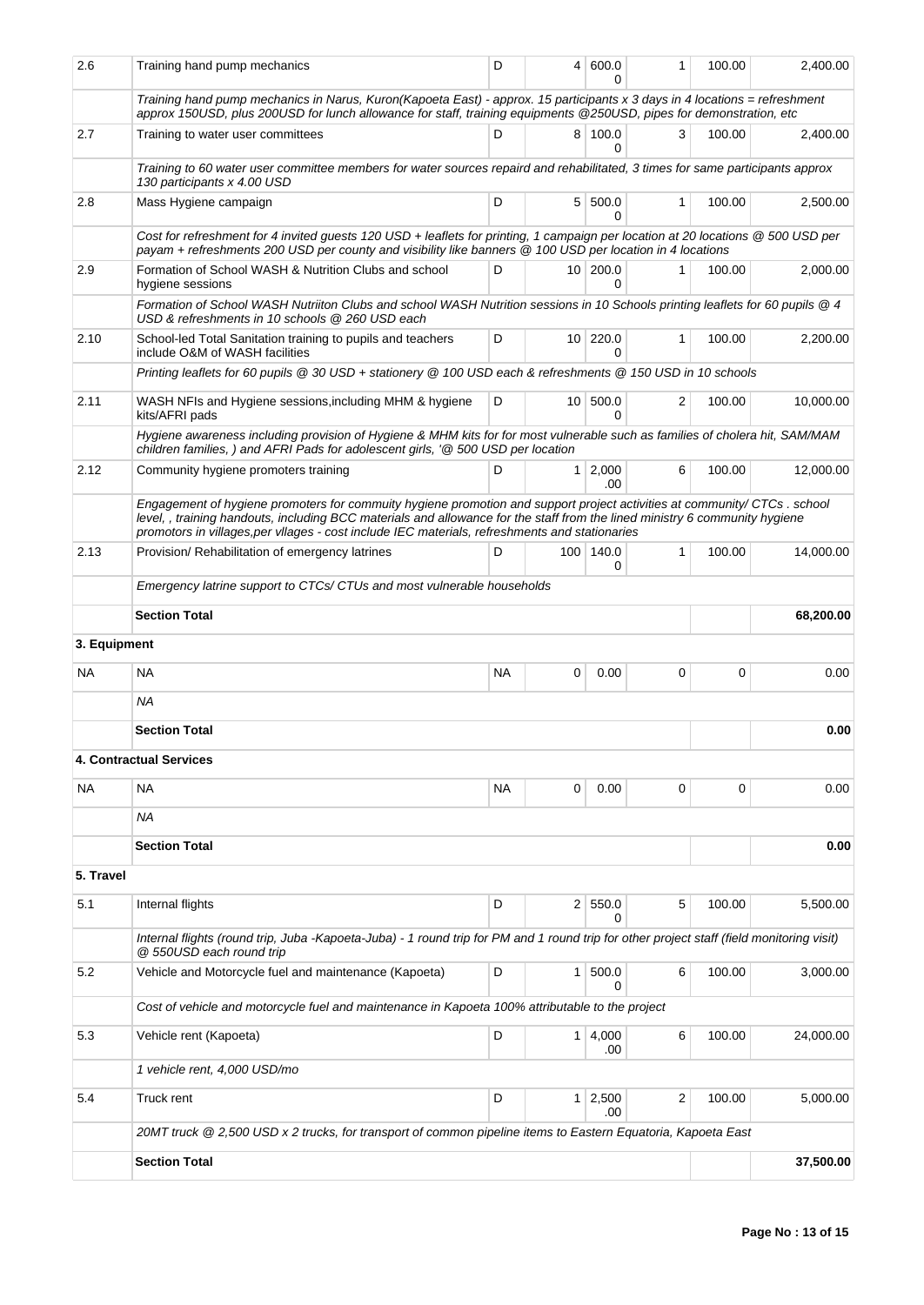|                   | 6. Transfers and Grants to Counterparts                                                  |    |                |                       |   |        |            |  |  |  |
|-------------------|------------------------------------------------------------------------------------------|----|----------------|-----------------------|---|--------|------------|--|--|--|
| NA                | <b>NA</b>                                                                                | NA | 0              | 0.00                  | 0 | 0      | 0.00       |  |  |  |
|                   | ΝA                                                                                       |    |                |                       |   |        |            |  |  |  |
|                   | <b>Section Total</b>                                                                     |    |                |                       |   |        | 0.00       |  |  |  |
|                   | 7. General Operating and Other Direct Costs                                              |    |                |                       |   |        |            |  |  |  |
| 7.1               | <b>Security Management</b>                                                               | S  | 1 <sup>1</sup> | 200.0<br>$\Omega$     | 6 | 100.00 | 1,200.00   |  |  |  |
|                   | "Security Management in Kapoeta East and Juba 100% attributable to the project           |    |                |                       |   |        |            |  |  |  |
| 7.2               | Internet & communication cost (Kapoeta)                                                  | S  |                | 1   500.0<br>0        | 6 | 100.00 | 3,000.00   |  |  |  |
|                   | Internet and airtime Kapoeta 100% attributable to the project                            |    |                |                       |   |        |            |  |  |  |
| 7.3               | Office supplies & Office maintnance (Kapoeta)                                            | D  | $\mathbf{1}$   | 450.0<br>$\Omega$     | 6 | 100.00 | 2,700.00   |  |  |  |
|                   | Office supplies and maintenance costs in Kapoeta 100% attributable to the project        |    |                |                       |   |        |            |  |  |  |
| 7.4               | Power source maintenance (Kapoeta)                                                       | S  | 1 <sup>1</sup> | 450.0<br>0            | 6 | 100.00 | 2,700.00   |  |  |  |
|                   | "Generator oil, repair, fuel and maintenance in Magwi 100% attributable to the project   |    |                |                       |   |        |            |  |  |  |
| 7.5               | Office rental Kapoeta                                                                    | D  |                | $1 \mid 1,000$<br>.00 | 6 | 100.00 | 6,000.00   |  |  |  |
|                   | "Rent of office in Narus Kapoeta East 100% attributable to the project                   |    |                |                       |   |        |            |  |  |  |
| 7.6               | Contribution to rent premises Juba                                                       | S  | 1 <sup>1</sup> | 15,00<br>0.00         | 6 | 8.33   | 7,497.00   |  |  |  |
|                   | 'Contribution to rent premises Juba, 8.33 % contribution,                                |    |                |                       |   |        |            |  |  |  |
| 7.7               | Bank charges and money trader costs                                                      | S  |                | $1 \mid 183.4$<br>5   | 6 | 100.00 | 1,100.70   |  |  |  |
|                   | "Charge for bank transaction and cost of transfer funds to field location (money trader) |    |                |                       |   |        |            |  |  |  |
| 7.8               | Office Laptop.                                                                           | S  |                | $1 \mid 1,200$<br>.00 | 1 | 100.00 | 1,200.00   |  |  |  |
|                   | 1 laptop for office @ 1,200 for project team                                             |    |                |                       |   |        |            |  |  |  |
|                   | <b>Section Total</b>                                                                     |    |                |                       |   |        | 25,397.70  |  |  |  |
| <b>SubTotal</b>   |                                                                                          |    | 221.00         |                       |   |        | 205,607.47 |  |  |  |
| Direct            |                                                                                          |    |                |                       |   |        | 154,757.66 |  |  |  |
| Support           |                                                                                          |    |                |                       |   |        | 50,849.81  |  |  |  |
| <b>PSC Cost</b>   |                                                                                          |    |                |                       |   |        |            |  |  |  |
| PSC Cost Percent  |                                                                                          |    |                |                       |   |        | 7.00       |  |  |  |
| <b>PSC Amount</b> |                                                                                          |    |                |                       |   |        | 14,392.52  |  |  |  |
| <b>Total Cost</b> |                                                                                          |    |                |                       |   |        | 219,999.99 |  |  |  |